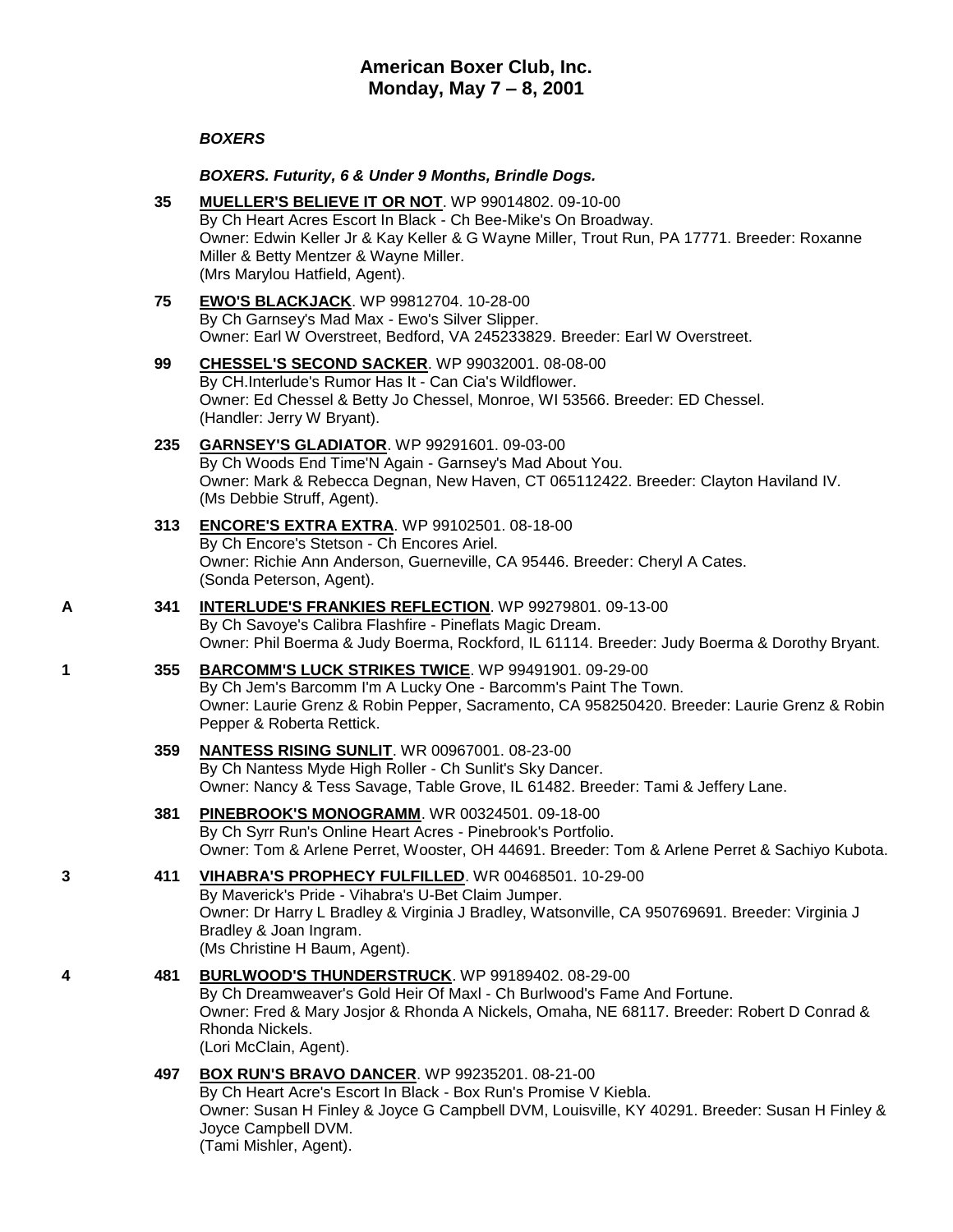| $\mathbf{2}$ | 525 | IN-CROWDS ANYTHING GOES. WP 99598601. 09-03-00<br>By Ch In-Crowd's All The Way - In-Crowd's Bella Mia.<br>Owner: Anthony S Bertolino, Northridge, CA 913253129. Breeder: Kathleen Cognata & Anthony S<br>Bertolino & Sheila Gordon.<br>(Michelle Pinsker, Agent). |
|--------------|-----|-------------------------------------------------------------------------------------------------------------------------------------------------------------------------------------------------------------------------------------------------------------------|
|              | 567 | BREEZEWOOD LORD OF WYSTMONT. WR 00148901. 10-16-00<br>By Ch Barbary Lane Dare Be Bold - Ch Breezewood's Reflections.<br>Owner: Christine Baum, Leesburg, VA 20175. Breeder: Christine Baum.                                                                       |
|              | 637 | GOLD MEDAL'S ROYAL EDITION. WP 99022706. 08-30-01<br>By Ch Gold Medal's Limited Edition NA - Gold Medal's Crowning Glory.<br>Owner: Valerie J Rosenblum, Valparaiso, IN 46383. Breeder: Valerie J Rosenblum.<br>(Genine DeMaso, Agent).                           |
|              |     | BOXERS. Futurity, 6 & Under 9 Months, Fawn Dogs.                                                                                                                                                                                                                  |
|              | 61  | RONARD'S JUST DO IT. WP 99980201. 10-13-00<br>By Ch Ronard's Song Of Samson - Ch Ronard's Grande Image.<br>Owner: Sharon K Steckler, Sugar Land, TX 774782516. Breeder: Sharon K Steckler & Richard M<br>Steckler.<br>(Beau Galle, Agent).                        |
| A            | 67  | SKIDOO'S SPECIAL DELIVERY. WP 99785801. 10-05-00<br>By CH Rosend's Key Largo - CH Skidoo's 'N' Rosend's Keepsake.<br>Owner: Linda Holman Aronson & Wendy J Morawski, Seaside, CA 93955. Breeder: Wendy & Ed<br>Morawski & Lynda & Jerry Yon.                      |
| $\mathbf{2}$ | 89  | TALISMAN ARRIBA ABRACADABRA. WR 00108001. 09-08-00<br>By Ch Arriba Talisman Ego - Ch Talisman Arriba Apropos.<br>Owner: Virgina Shames & Theodore S Fickes DVM, Springfield, VA 22150. Breeder: V. Shames T S<br>Fickes C & B Sylvester.                          |
|              | 115 | <b>SYRR RUN'S VANGUARD.</b> WP 99194404. 09-22-00<br>By Ch Syrr Run's Payday For Chato - Ch Syrr Run's Line Of Vision.<br>Owner: Robert McCullough, Andover, MA 01810. Breeder: Larry & Beckie & Kay Horne.<br>(Allison R Maney, Agent).                          |
|              | 171 | RAINEYLANE'S PRO-VOCATIVE. WP 99902301. 10-07-00<br>By Ch Ewo's Reflection Of Breaker - Ch Pro's In Thy Image.<br>Owner: Jack & Bridget Brown, Pelham, AL 35124. Breeder: Peggy Otto & Jack & Bridget Brown.                                                      |
|              | 201 | ROCHIL'S HIGH COMMAND. WR 00334901. 09-09-00<br>By Ch Berlane's Causin An Uproar - Ch Rochils Grande Connection.<br>Owner: Perry & Sandra Combest, Denton, TX 76205. Breeder: Owners.<br>(Mr Michael Shepherd, Agent).                                            |
| A            | 251 | MGM CYNRA'S AUTUMN STORM. GN-446733CAN. 10-20-00<br>By Ch MGM's Stevie Ray Vaughan - Ch MGM CYNRA'S Doll.<br>Owner: Beatrice S Wade & Merv & Sandy Bilton, Charlotte, NC 282112746. Breeder: Beatrice S<br>Wade & Merv & Sandy Bilton.                            |
| 1/RPF        | 315 | <b>TBR'S UNCORK THE MAGIC.</b> WP 99700501. 10-13-00<br>By Ch TL Cadence Easy Rider - Bailey's Emerald Fire.<br>Owner: Richie Ann Anderson & Tom Anderson, Guerneville, CA 95446. Breeder: Richie Ann Heck.<br>(Sonda Peterson, Agent).                           |
|              | 425 | BARGARY'S CADSOME MY SHADOW. WR 00145002. 10-27-00<br>By Ch Special K's A Jet Of My Own - Ch Bargary's Razzmatazz.<br>Owner: Patsy & Aubry Griggs, West Monroe, LA 71291. Breeder: Barbara & Gary Wadge.                                                          |
| 4            | 427 | NASTINAN'S MAGICMAKER. WP 99613401. 09-24-00<br>By Ch Hi-Tech Johnny J of Boxerton - Ch Kami-Ko N' Kini Creekwood Kiss.<br>Owner: Deborah J Marshall, E Aurora, NY 14052. Breeder: Deborah Marshall, Bev Albert & Lois<br>Trist.                                  |

**429 [BARGARY'S ME AND MY SHADOW](http://www.infodog.com/my/drlookup2.htm?makc=WR%2000145004&mdog=Bargary%27s+Me+And+My+Shadow&wins=all)**. WR 00145004. 10-27-00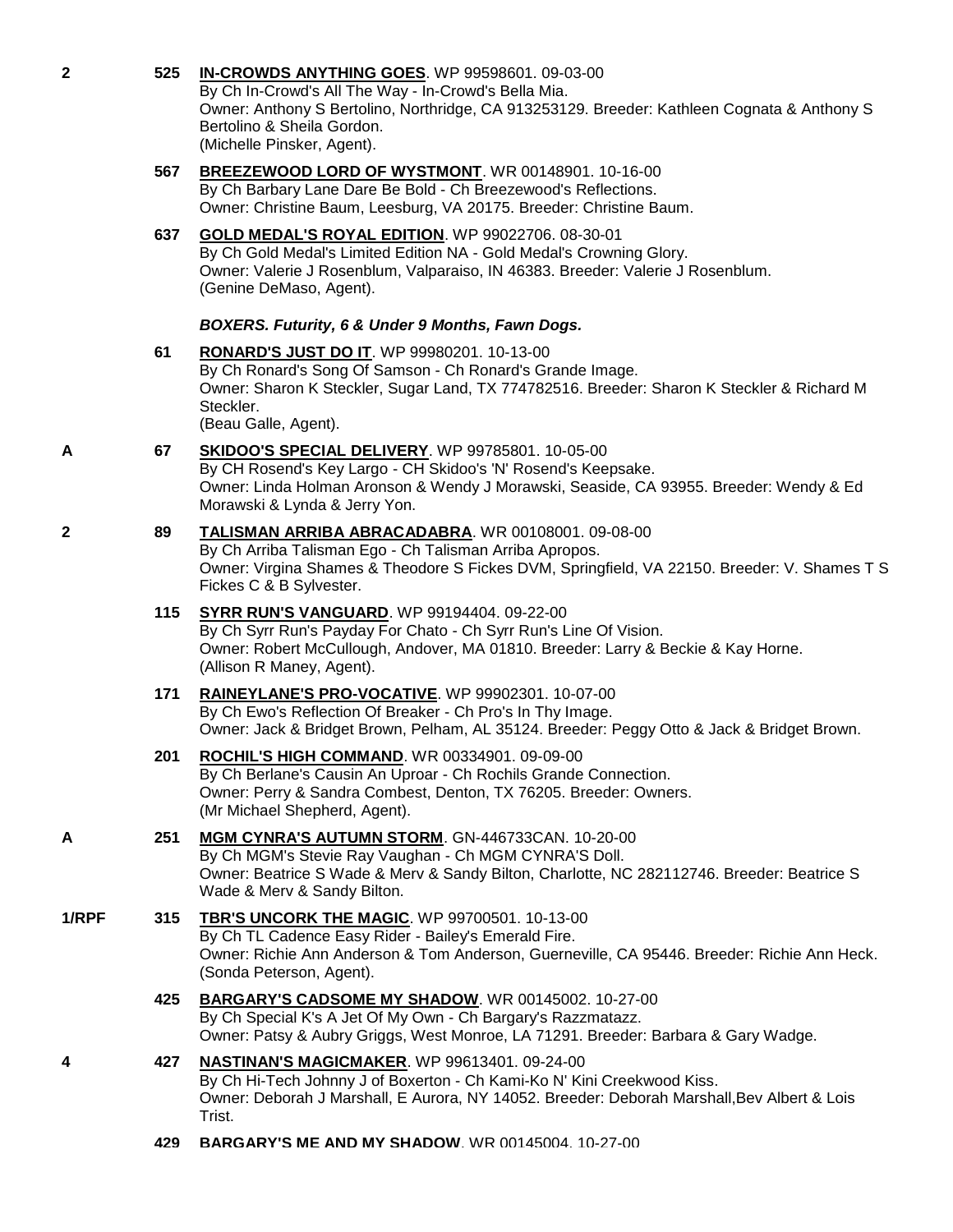By Ch Special K's A Jet Of My Own - Ch Bargary's Razzmatazz. Owner: Barbara & Gary Wadge, Lacombe, LA 70445. Breeder: Barbara & Gary Wadge.

- **509 [BURLWOOD'S STRUCK GOLD IN MAXL](http://www.infodog.com/my/drlookup2.htm?makc=WP%2099189401&mdog=Burlwood%27s+Struck+Gold+In+Maxl&wins=all)**. WP 99189401. 08-29-00 By Ch Dreamweaver's Gold Heir of Maxl - Ch Burlwood's Fame and Fortune. Owner: Melvin R Mobley II & Robert D Conrad, Omaha, NE 68112. Breeder: Robert D Conrad & Rhonda Nickels. **A 517 [FLASHRUN'S RUMMERRUN SURESHOT](http://www.infodog.com/my/drlookup2.htm?makc=WR%2001263903&mdog=Flashrun%27s+Rummerrun+Sureshot&wins=all)**. WR 01263903. 10-11-00 By Ch Hi-Tech's Flash Run Encore - Rummer Run's Newport Style. Owner: Diana C Dumin, Hehoboth, MA 02769. Breeder: Diana C Dumin & Ann B & Steven G Anderson. (Ms Debbie Struff, Agent). **A 519 [FLASHRUN'S RUMMERRUN SNAPSHOT](http://www.infodog.com/my/drlookup2.htm?makc=WR%2001263901&mdog=Flashrun%27s+Rummerrun+Snapshot&wins=all)**. WR 01263901. 10-11-00 By Ch Hi-Tech's Flash Run Encore - Rummer Run's Newport Style. Owner: Diana C Dumin, Hehoboth, MA 02769. Breeder: Diana C Dumin & Ann B & Steven G Anderson. (Rick Justice, Agent). **3 527 [SCENICVU'S PROCLAMATION OF JOBEC](http://www.infodog.com/my/drlookup2.htm?makc=WP%2098893202&mdog=Scenicvu%27s+Proclamation+Of+JoBec&wins=all)**. WP 98893202. 08-14-00 By Ch Crysto's Image Of Arriba - Scenicvu's Heart Throb Of Ewo. Owner: Scottie & Missy Russell, Loudon, TN 37774. Breeder: Don & Donita Mccarty. (Ms Christine H Baum, Agent). **559 [WOODS END TIME TO DREAM](http://www.infodog.com/my/drlookup2.htm?makc=WR%2000264705&mdog=Woods+End+Time+To+Dream&wins=all)**. WR 00264705. 08-24-00 By Ch Woods End Time'N Again - Northridge Desert Iris. Owner: Dr George & Marilyn Lutfy, Smithtown, NY 11787. Breeder: Mrs Jack Bilhardt & Michael & Kim Coppola. (Trish Parrett, Agent). **A 589 [ENCORE'S ESPINONAGE](http://www.infodog.com/my/drlookup2.htm?makc=WP%2099102502&mdog=Encore%27s+Espinonage&wins=all)**. WP 99102502. 08-18-00 By Ch Encore's Stetson - Ch Encores Ariel. Owner: Ken Wood & Jeff Wood, Vacaville, CA 95688. Breeder: Cheryl A Cates. (Cheryl Cates, Agent). **A 611 [HALO'S PEDDLER](http://www.infodog.com/my/drlookup2.htm?makc=WP%2099831601&mdog=Halo%27s+Peddler&wins=all)**. WP 99831601. 10-17-00 By Helden Brand's Knight Quest - Helden Brand's Aurora Of Jedie. Owner: Timothy W & Jane A Gressier, Soudenton, PA 18964. Breeder: Timothy W & Jane A Greisser. (Christa Cheaurro, Agent). *BOXERS. Futurity, 9 & Under 12 Months, Brindle Dogs.* **11 [ARRIBA'S TEXAS TWISTER](http://www.infodog.com/my/drlookup2.htm?makc=WP%2098917202&mdog=Arriba%27s+Texas+Twister&wins=all)**. WP 98917202. 07-22-00 By Minstrel's Mannheim Steamroller - Arriba's Buttercup. Owner: Steve Webb Matt Mitchell, Saginaw, mi 48602. Breeder: Dr. Ted Fickes. (Terry Agle, Agent). **27 [SPRINGBROOK'S NIGHT'S REVELS](http://www.infodog.com/my/drlookup2.htm?makc=WP%2098171401&mdog=Springbrook%27s+Night%27s+Revels&wins=all)**. WP 98171401. 06-26-00 By Ch. Sirrocco's Night's Candles - Ch. Springbrook's Rhapsody. Owner: Mary Dohm, Wilmington, IL 604818983. Breeder: Mary Dohm. **33 [WILDWOOD'S TOTALLY JUSTIFIED](http://www.infodog.com/my/drlookup2.htm?makc=WP%2098451301&mdog=Wildwood%27s+Totally+Justified&wins=all)**. WP 98451301. 07-05-00 By Ch Liotto's Halloween Omen - Wildwood's Angel In D'Skys. Owner: Karen McCrory & Tammy Liotto, Prairieville, LA 70769. Breeder: Karen McCrory & Tammy Liotto. **65 [VON SCHMIDT'S JAMAICA SPICE](http://www.infodog.com/my/drlookup2.htm?makc=WP%2097821602&mdog=Von+Schmidt%27s+Jamaica+Spice&wins=all)**. WP 97821602. 06-08-00 By Ch Chip Off The Ol' Rock Schmidt, CGC - Schmidtfogg's Lin's Black Lace.
	- Owner: Danette Pierce & Deborah Schmidt, Kingwood, TX 77339. Breeder: Deborah & Lindsey Schmidt.

(Shawn Clute, Agent).

**81 [WHIRLWIND'S FREEZE FRAME](http://www.infodog.com/my/drlookup2.htm?makc=WP%2098741301&mdog=Whirlwind%27s+Freeze+Frame&wins=all)**. WP 98741301. 07-13-00 By Ch Berlane's Causin An Uproar - Whirlwind's Tinsel Town Tart. Owner: Wendy Wallner , DVM, Loganville, GA 300523322. Breeder: Wendy Wallner, DVM.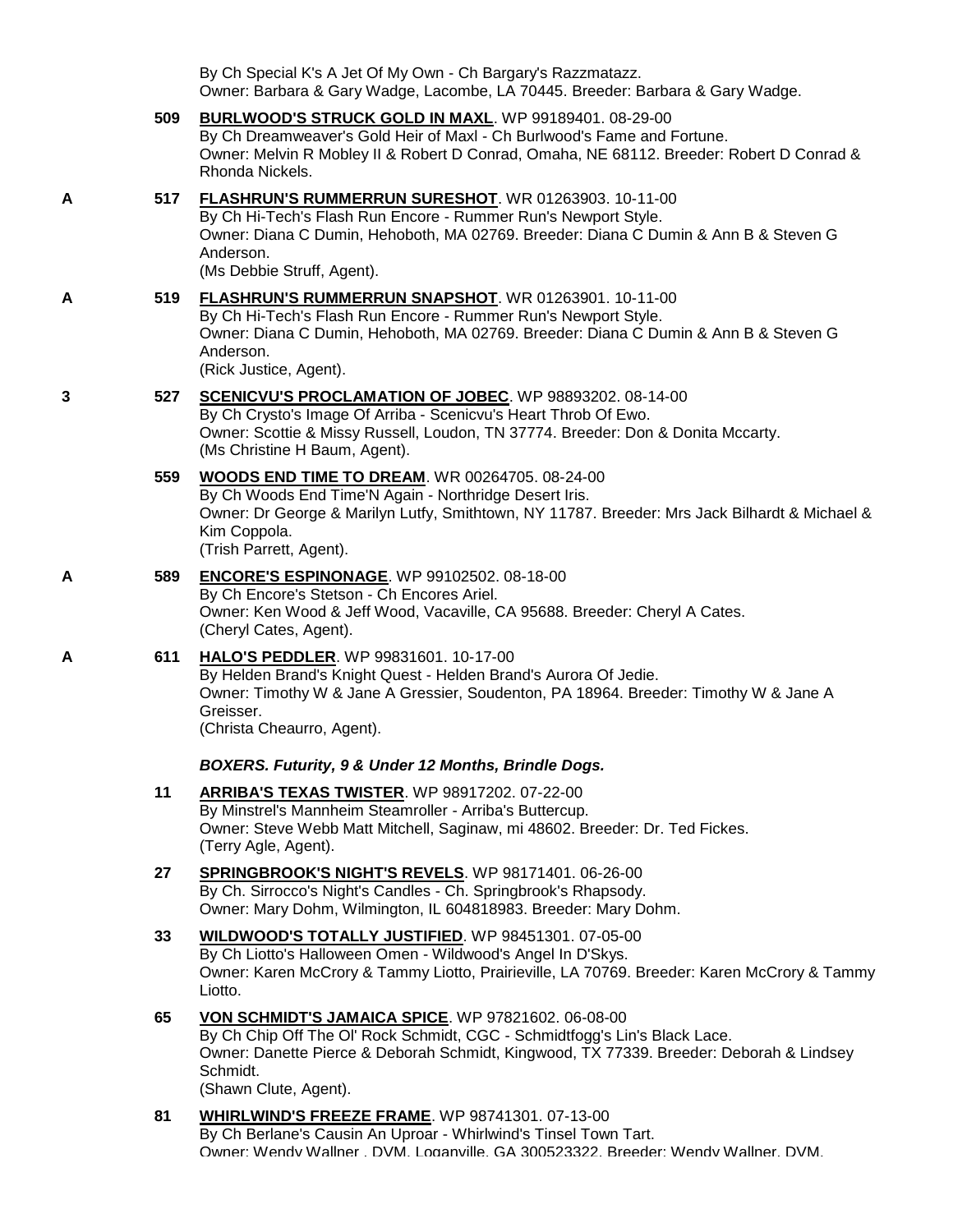(Christa Cook-Chiaurro, Agent).

|       | 109 | <b>SPRINGBROOK'S NIGHT'S HERALD.</b> WP 98171402. 06-26-00<br>By Ch Sirrocco's Night's Candles - Ch Springbrook's Rhapsody.<br>Owner: Alice G Templeton & Mary Dohm, St James, NY 11780. Breeder: Mary Dohm.<br>(Ms Diane R Mallett, Agent).                                          |
|-------|-----|---------------------------------------------------------------------------------------------------------------------------------------------------------------------------------------------------------------------------------------------------------------------------------------|
|       | 139 | <b>SUNCREST SEASIDE'S HIGH TIME. WP 99607607. 06-19-00</b><br>By Ch Rummer Run's High Noon - Ch Seaside's Suncrest Sinner.<br>Owner: Olive Lee-Waters & Jerry Miller, Newberry, FL 32669. Breeder: Olive Lee Waters & Jerry<br>Miller.<br>(Gary Steele, Agent).                       |
| 1/RJF | 141 | <b>SEASIDE'S SUNCREST HIGH TIDE. WP 99607606. 06-19-00</b><br>By Ch Rummer Run's High Noon - Ch Seaside's Suncrest Sinner.<br>Owner: Olive Lee-Waters & Jerry Miller, Newberry, FL 32669. Breeder: Olive Lee-Waters & Jerry<br>Miller.<br>(Gary Steele, Agent).                       |
| 2     | 155 | <b>SCHOENTAL'S OSKAR.</b> WP 98684502. 07-01-00<br>By Ch Bee-Mike's One Night Stand - Schoental's Fraulein Liesl CD.<br>Owner: Barbara R & Robert L Compton Jr, Street, MD 211541124. Breeder: Barbara R & Robert<br>Compton Jr & Kasey L Glorioso.<br>(Mrs Marylou Hatfield, Agent). |
|       | 167 | HITHER CREEK SET IN STONE. WP 98567604. 07-15-00<br>By Ch Champagne's Romancing The Stone - Ch Tenebo's All Doubled Up.<br>Owner: Paul Reith & Patricia Gelinas, Nantucket, MA 02554. Breeder: Paul H Reith & Patricia<br>Gelinas.<br>(Marianne Coviello, Agent).                     |
| 4     | 169 | KAMI-KO N'KINI'S SIMPLY RAJA. WP 98285802. 06-02-00<br>By Ch Heart Acres Formal Attire - Carotux Alpha Premir Of Raja.<br>Owner: Avalon Jackson & Bev Albert, Castle Berry, AL 364329769. Breeder: Donna & Mark Hedrick<br>& Avalon Jackson.<br>(Jack I Brown, Agent).                |
| А     | 219 | BAYVIEW HERE COMES THE SUN. WP--98476804. 07-05-00<br>By Ch Storybook's Rip It Up - Ch Bayview Trail Blazer.<br>Owner: Meri & Mark Wilkinson & Ken & Paula Morrison, Plano, TX 75025. Breeder: Ken & Paula<br>Morrison.<br>(Mr Michael Shepherd, Agent).                              |
|       | 221 | VON SCHMIDT'S CAJUN SPICE. WP 97821601. 06-08-00<br>By Ch Chip Off The OI Rock Schmidt - Schmidt Fogg Lin's Black Lace.<br>Owner: Teresa McCall & Deborah Schmidt, Conroe, TX 77303. Breeder: Deborah & Lindsey<br>Schmidt.<br>(Ike Liottio, Agent).                                  |
| A     | 231 | NORMANDY'S CAROLINA JACK. WP 99297303. 07-14-00<br>By Ch Scenicvu's Mountain Breaker - Normandy's Chantilly Lace.<br>Owner: Brenda Lee Daniels, Hertford, NC 27944. Breeder: Brenda Lee Daniels & Ellis L Hopkins.<br>(Jamie L Hardy, Agent).                                         |
| А     | 241 | FACE THE FUTURE OF BARBARY LANE. WP 99032601. 07-26-00<br>By Ch Hallmark's Fresh Strawberry - Ch Sirrocco's Far More Fair.<br>Owner: J Bennett & Michelle Stelle, Riverside, CA 92506. Breeder: Eric B Scott & Calvin Robinson.<br>(Gary Steele, Agent).                              |
|       | 273 | L'AMOURS JOURNEY BY MOONLIGHT. WP 97320002. 05-12-00<br>By Ch Nordhafen's On The Road Again - L'Amours Moonlight Serenade.<br>Owner: Ellie Soundias, Mineola, NY 11501. Breeder: Patricia Parrett.<br>(Trish Parrett, Agent).                                                         |
|       | 289 | ARRIBA'S TIMELESS TESTIMONY. WP 98917201. 07-22-00<br>By Minstrel's Mannheim Steamroller - Arriba's Buttercup.<br>Owner: Dawn Johnson, Saginaw, Mi 48602. Breeder: Ted Fickes.                                                                                                        |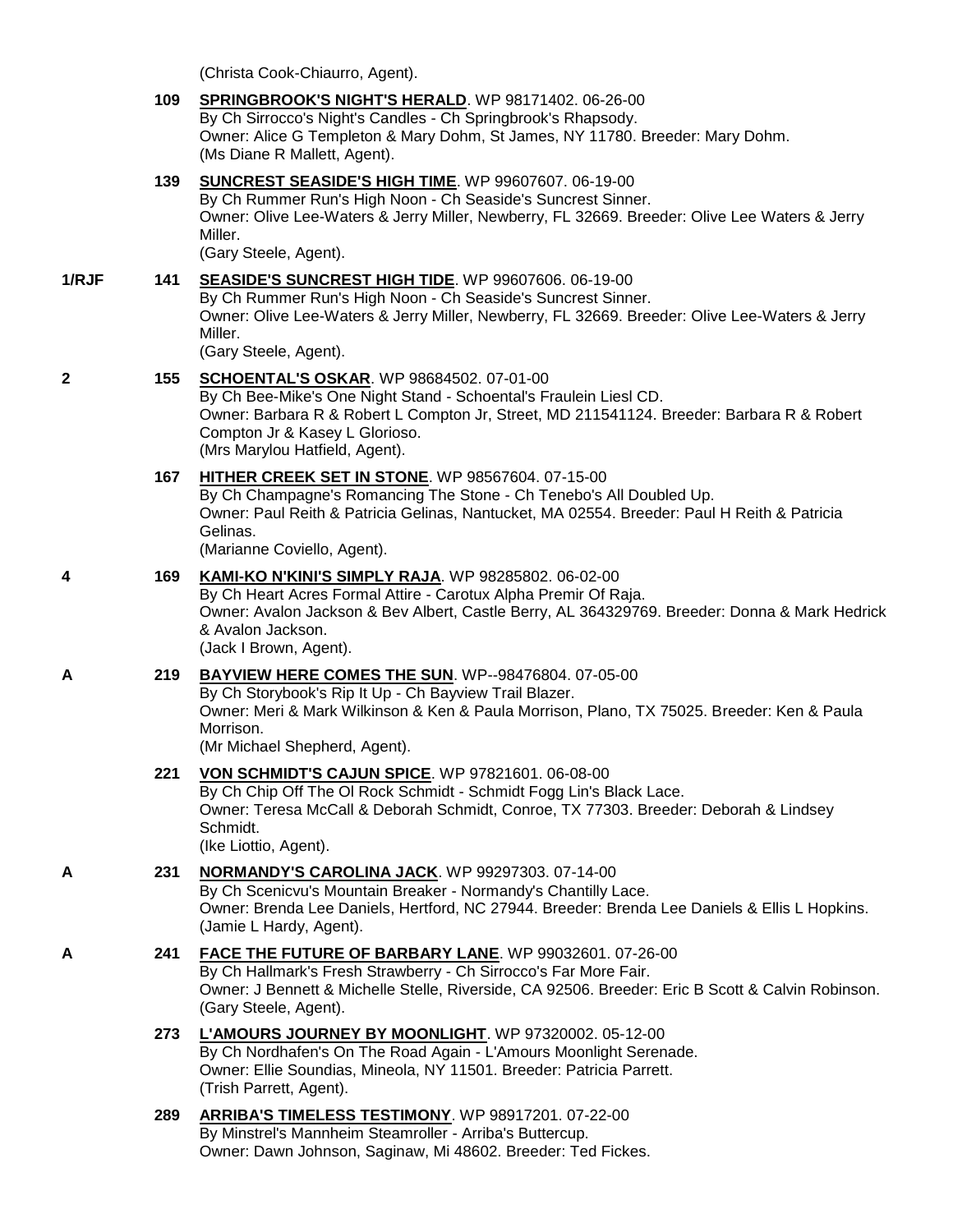# **291 [KANABEC'S BLACK JACK](http://www.infodog.com/my/drlookup2.htm?makc=WP%2097823203&mdog=Kanabec%27s+Black+Jack&wins=all)**. WP 97823203. 05-22-00 By Kenon's V-Gas Blakjak O'Kanabec - Kanabec's Classic Edition. Owner: Zeff & Rose Lazinger, N. Haineault & L. Lecomte, Jersey City, NJ 07304. Breeder: Lucie Lecomte & Nicole Haineault. (Karen Speck, Agent). **3 363 [NANTESS ROYAL FLUSH](http://www.infodog.com/my/drlookup2.htm?makc=WP%2098684001&mdog=Nantess+Royal+Flush&wins=all)**. WP 98684001. 07-14-00 By Ch Nantess Myde High Roller - Ch Nantess Shady Lady. Owner: Nancy & Tess Savage, Table Grove, IL 61482. Breeder: Nancy & Tess Savage. **433 [CINNRHEES OBSESSION HEART ACRES](http://www.infodog.com/my/drlookup2.htm?makc=692052CAN&mdog=Cinnrhees+Obsession+Heart+Acres&wins=all)**. 692052CAN. 07-18-00 By Ch Surr Run's On Line Heart Acres - Cinnrhees Belle Of Heart Acres. Owner: Dr James & Priscilla Kilman & Medley Small & M Ashman, Grove City, OH 43123. Breeder: Medley Small. (Ms Christine H Baum, Agent). **435 [CINNRHEES AMARIS OF HEART ACRES](http://www.infodog.com/my/drlookup2.htm?makc=KN692046CAN&mdog=Cinnrhees+Amaris+Of+Heart+Acres&wins=all)**. KN692046CAN. 07-18-00 By Ch Surr Run's On Line Heart Acres - Cinnrhees Belle Of Heart Acres. Owner: Dr James & Priscilla Kilman & Medley Small & M Ashman, Grove City, OH 43123. Breeder: Medley Small. (Ms Christine H Baum, Agent). **445 [ALLEGRO TRIMANOR JAMACAMECRAZY](http://www.infodog.com/my/drlookup2.htm?makc=KJ668832CAN&mdog=Allegro+Trimanor+Jamacamecrazy&wins=all)**. KJ668832CAN. 05-27-00 By Ch Berlane's Causin An Uproar - Trimanor's Jurys Verdict. Owner: Judy Jury, London, Ontario, CN . Breeder: Leslea Ann Mills. (Judy Jury, Agent). **449 [T'S AND Q'S TRIBUTE TO WIT'S END](http://www.infodog.com/my/drlookup2.htm?makc=WP%2097831201&mdog=T%27s+And+Q%27s+Tribute+To+Wit%27s+End&wins=all)**. WP 97831201. 05-26-00 By Katandy's River Breeze - T's for Two At Wit's End. Owner: Constance & Graham Haywood, Davidsonville, MD 21035. Breeder: Connie & Graham Haywood. (Christine Baum, Agent). **459 [RIONS SUDDEN IMPACT OF HEARTACRE](http://www.infodog.com/my/drlookup2.htm?makc=WP%2098687901&mdog=Rions+Sudden+Impact+of+Heartacre&wins=all)**. WP 98687901. 07-20-01 By Ch Logan Elm Runs at Heartacre - Rions Out For Kicks. Owner: Richie Wiggers & Don Teague, Columbia, SC 29203. Breeder: Richie Wiggers & Don Teague. (Chris Baum, Agent). **529 [RODLINS KING OF THE ROAD](http://www.infodog.com/my/drlookup2.htm?makc=WR%2000583701&mdog=Rodlins+King+Of+The+Road&wins=all)**. WR 00583701. 06-23-00 By Ch Arriba Tallisman EGO - Rodlins Irish Cream.

### **535 [LOGAN ELM'S LAST TANGO](http://www.infodog.com/my/drlookup2.htm?makc=WP%2098494204&mdog=Logan+Elm%27s+Last+Tango&wins=all)**. WP 98494204. 05-31-00 By Ch Trefoil's Strictly Ballroom - Ch Huffand's Chi Chi. Owner: Kari Hammer-Phillips & Jeff Phillips, Stoutsville, OH 431549674. Breeder: Kari Hammer-Phillips & Jeff Phillips. (Handler: Guy H Fisher DHG/PHA/AKC).

Owner: Ron & Linda Norris, Brace Bridge Ont, CN P1L 1W9. Breeder: Rod & Linda Norris.

#### **A 641 [BAYVIEW HERE COMES THE SON](http://www.infodog.com/my/drlookup2.htm?makc=WP%2098476804&mdog=Bayview+Here+Comes+The+Son&wins=all)**. WP 98476804. 07-05-00 By Ch Storybooks Rip It Up - Ch Bayview Trail Blazer. Owner: Mark & Meri Wilkinson & Ken & Paula Morrison, Plano, TX 75025. Breeder: Ken & Paula Morrison. (Terri Galle, Agent).

#### *BOXERS. Futurity, 9 & Under 12 Months, Fawn Dogs.*

**29 [SPRINGBROOK'S HEAVEN'S LIGHT](http://www.infodog.com/my/drlookup2.htm?makc=WP%2098337101&mdog=Springbrook%27s+Heaven%27s+Light&wins=all)**. WP 98337101. 07-02-00 By Ch. Maxl's Golden Boy - Springbrook's Lexus Of Coup. Owner: Mary Dohm, Wilmington, IL 604818983. Breeder: Mary Dohm.

#### **43 [CONNEMARA'S ESPIRIT](http://www.infodog.com/my/drlookup2.htm?makc=WP%2098281905&mdog=Connemara%27s+Espirit&wins=all)**. WP 98281905. 07-22-00 By Ch Bee-Mike's One Night Stand - Ch Syrr Run's Omega Connemara. Owner: Dr Jennifer O Krutilla & Kristen Krutilla, Chagrin Falls, OH 440222875. Breeder: Laurence E Hughes & Marion E Hughes. (Mrs Marylou Hatfield, Agent).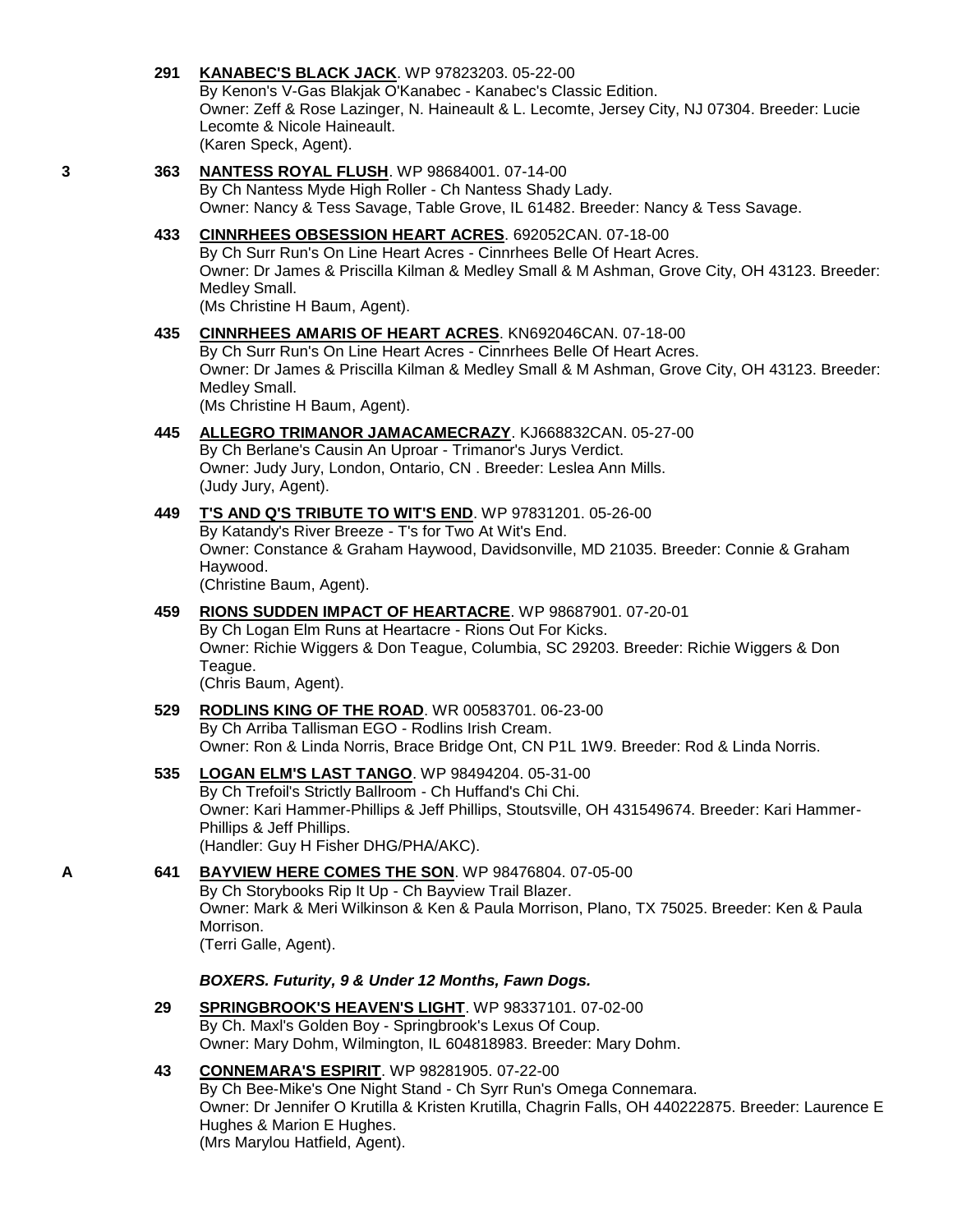- **69 [TREFOIL'S DRUM MAJOR](http://www.infodog.com/my/drlookup2.htm?makc=WP%2099588001&mdog=Trefoil%27s+Drum+Major&wins=all)**. WP 99588001. 06-06-00 By Ch Arriba Talisman Ego - Ch Trefoil's Wind Chime. Owner: David & Stephanie Abraham, Scotland, CT 06264. Breeder: David & Stephanie Abraham & Ruth & Whitney Gorham. (Michael Shepherd, Agent). **77 [RAKLYNS HIGH ROLLER](http://www.infodog.com/my/drlookup2.htm?makc=WP%2098077706&mdog=Raklyns+High+Roller&wins=all)**. WP 98077706. 05-16-00 By Ch Shadow's Nairobi - Ch Raklyns Celebration. Owner: Elmo A Bardeguez & Holly M Cook & Garrett L Bar, Webster, NY 14580. Breeder: Debbie Struff & Erin Struff. **127 [KENASHER'S FAIR PLAY](http://www.infodog.com/my/drlookup2.htm?makc=WP%2098534602&mdog=Kenasher%27s+Fair+Play&wins=all)**. WP 98534602. 07-09-00 By CH Kenasher's Divine Wind - Kenasher's Crimson And Clover. Owner: Ken Johnson & Sherry Johnson, Buford, GA 30519. Breeder: Ken & Sherry Johnson.
- **1 161 [RAKLYNS HIGH STAKES AT IVYLANE](http://www.infodog.com/my/drlookup2.htm?makc=WP%2098077705&mdog=Raklyns+High+Stakes+At+Ivylane&wins=all)**. WP 98077705. 05-16-00 By Ch Shadow's Nairobi - Ch Raklyns Celebration. Owner: Tina Starr & Bart Starr, E Hartford, CT 06108. Breeder: Debbie & Erin Struff.

#### **2 179 [EXCALIBUR'S DESERT STAR](http://www.infodog.com/my/drlookup2.htm?makc=WP%2098358204&mdog=Excalibur%27s+Desert+Star&wins=all)**. WP 98358204. 06-14-00

By Ch Rummer Run's High Noon - Ch Excalibur's Whitney's Star. Owner: Tiffany Bjerken & Dave Bjerken & P Whitney & B Rogers, Atlanta, GA 30327. Breeder: Polly Whitney & Brenda Rodgers. (Rick Justice, Agent).

**4 183 [RUMMER RUN'S EXCALIBUR MAX](http://www.infodog.com/my/drlookup2.htm?makc=WP%2098358202&mdog=Rummer+Run%27s+Excalibur+Max&wins=all)**. WP 98358202. 06-14-00

By Ch Rummer Runs High Noon - Excalibur Whitney's Star. Owner: Ann B Anderson & Stephan B Anderson, Atlanta, GA 30327. Breeder: Brenda T Rodgers & Polly Whitney. (Rick Justice, Agent).

**277 [CINEMA DAYSTAR SHOWSTOPPER](http://www.infodog.com/my/drlookup2.htm?makc=WP%2098485401&mdog=Cinema+DayStar+ShowStopper&wins=all)**. WP 98485401. 07-16-00 By Ch. Can-Cia's Rock This Town - Firestar's Raisin' Nell. Owner: Tiffiny & Michelle Bjorkman & Paula Rossmann, Waukegan, IL 60087. Breeder: Paula & Nancy Rossmann.

- **331 [ROUNDHILL'S SWARTHY RUFFIAN](http://www.infodog.com/my/drlookup2.htm?makc=WP%2097926801&mdog=Roundhill%27s+Swarthy+Ruffian&wins=all)**. WP 97926801. 05-21-00 By Ch Belco's Basic Black - Ch Raj-rs' Make Love-Sparks Fly CD. Owner: Stephen L Lavalley & Laurie J Lavalley, Haydenville, MA 010399740. Breeder: Regina M Rogers & Laurie Lavalley. (Maranne Coviello, Agent).
- **353 [SHALSADE'S DANCING DEACON](http://www.infodog.com/my/drlookup2.htm?makc=WP%2098347403&mdog=Shalsade%27s+Dancing+Deacon&wins=all)**. WP 98347403. 07-03-00 By Ch Shalsade's Blazing Bullet - A Ginger Snap Of Shalsade. Owner: Susan Kelly & Oscar Zambrano, Houston, TX 77015. Breeder: Shirley Laussade & Susan Kelly.
- **385 [SYRR RUN'S UNTOUCHABLE](http://www.infodog.com/my/drlookup2.htm?makc=WP%2097211901&mdog=Syrr+Run%27s+Untouchable&wins=all)**. WP 97211901. 05-16-00 By Ch Huffand's-N-Arriba's One Up - Ch Syrr Run's Line Of Design. Owner: Carman & Margaret Greco, St Clairsville, OH 43950. Breeder: Larry & Beckie Horne. (Mrs Marylou Hatfield, Agent).
- **485 [FALMARK'S ENGINEER'S CONCEPT](http://www.infodog.com/my/drlookup2.htm?makc=WP%2098090701&mdog=Falmark%27s+Engineer%27s+Concept&wins=all)**. WP 98090701. 05-20-00 By Ch Hi-Tech's Arbitrage - Sheri-D Lady Signs The Blues CD. Owner: Laura C Fike & Ron Bennett & Carol Bennett, Watertown, MA 024721010. Breeder: Laura Cuthbert.
- **557 [EIN-VON'S FEDERAL AGENT](http://www.infodog.com/my/drlookup2.htm?makc=WP%2098284201&mdog=Ein-Von%27s+Federal+Agent&wins=all)**. WP 98284201. 06-27-00 By Ch Glennroe Rob Roy Of Telstar - Ch High Crest's April Showers II Dom. Owner: Timothy Johnson & Zwei & Vicki L Pierson, Vista, CA 92084. Breeder: Vickie L Pierson & Zwei Pierson.

#### **564 [MYKAI'S MOONRAKER](http://www.infodog.com/my/drlookup2.htm?makc=WP%2097834101&mdog=MyKai%27s+Moonraker&wins=all)**. WP 97834101. 05-26-00 By Ch Ewo's Reflection Of Breaker - Ch Mykai's Dream Bride Of Stars. Owner: Muriel L Miller & Earl W Overstreet, Spring Lake, NC 283901714. Breeder: Muriel L Miller. (Karen Clark, Agent).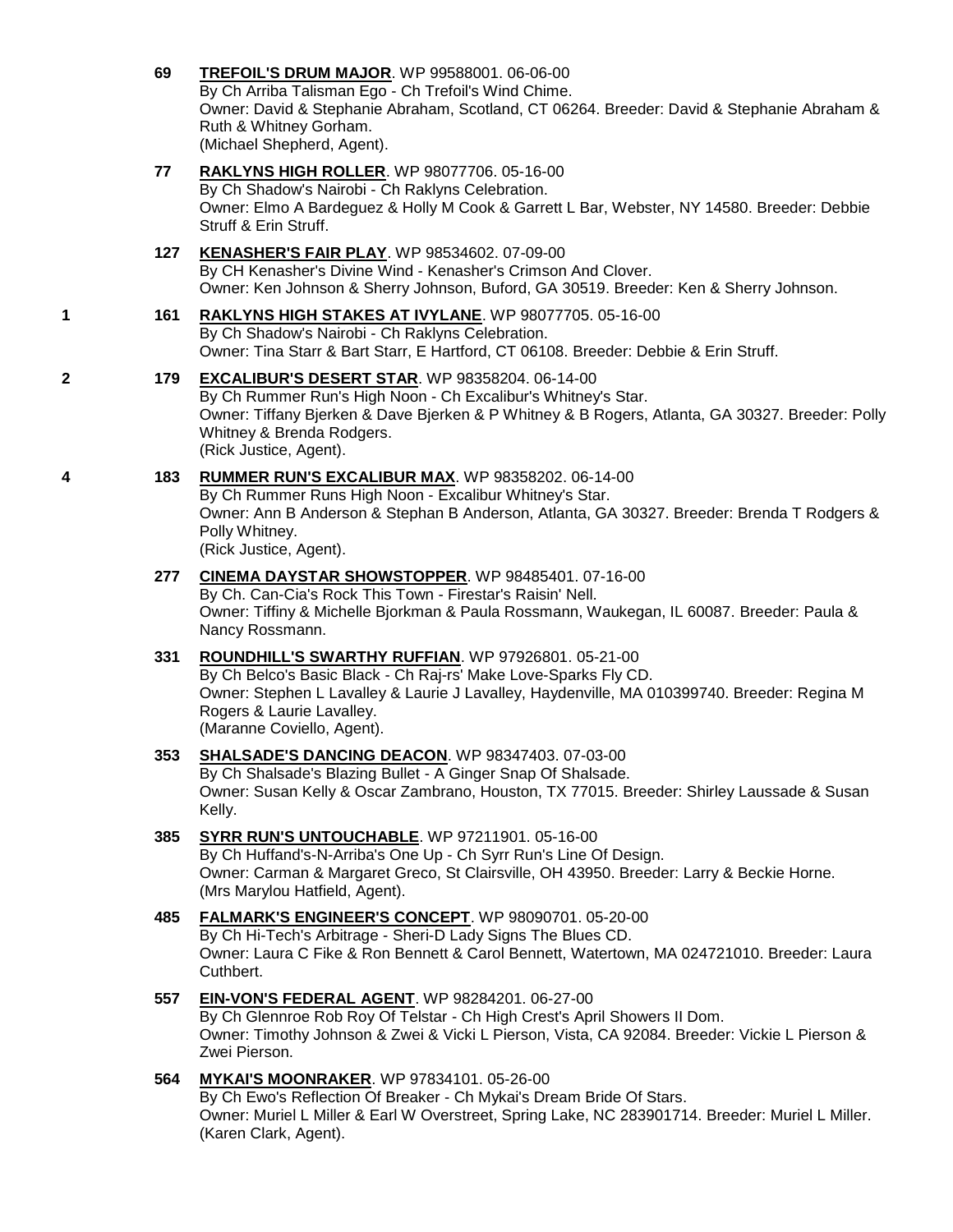|   |                | By Ch Storybooks Rip It Up - Ch Bayview Trail Blazer.<br>Owner: Ken Morrison & Paula Morrison, Hercules, CA 945471735. Breeder: Ken & Paula Morrison.<br>(Cheryl Cates, Agent).                                                                                                   |
|---|----------------|-----------------------------------------------------------------------------------------------------------------------------------------------------------------------------------------------------------------------------------------------------------------------------------|
| 3 | 631            | <b>RODLINS RED BARON.</b> WR 01639901. 06-12-00<br>By Ch Arriba Talisman Ego - Rodlins Irish Cream.<br>Owner: Rod & Linda Norris & Debbie & Keith Garland, Torbay, NFLD, CN A1K 1B6. Breeder: Rod &<br>Linda Norris.                                                              |
|   |                | BOXERS. Futurity, 12 & Under 15 Months, Brindle Dogs.                                                                                                                                                                                                                             |
|   | $\overline{7}$ | JAEGERHOUSE'S HAUGHTY MARQUISE. WR 00219301. 02-16-00<br>By Ch Jaegerhouse's Der Spieler - Ch Jaegerhouse's Ivy League.<br>Owner: Halina Gendek, Sault Ste Marie, CN P6C 5H6. Breeder: Verena M Jaeger.<br>(Ms Christine H Baum, Agent).                                          |
|   | 153            | <b>ELLIS' HICKORY DICK OF CAYMAN. WP 96473401. 02-18-00</b><br>By Ch Caymans Texas Ranger - Caymans Sweet Autumn Night.<br>Owner: Nancy Griffon, Greenwell Springs, LA 70739. Breeder: Douglas & Ronda Ellis.<br>(Ike Liottio, Agent).                                            |
|   | 175            | <b>HAVENRUN'S WEAVER OF RAINEYLANE.</b> WP 96078703. 02-13-00<br>By Ch Briarhill Raineylane Brummel - Ch Raineylane's Miss Kitty.<br>Owner: Norman & Josette Crook & Bridget Brown, Summerdale, AL 365801709. Breeder: Owners.                                                    |
| 3 | 243            | CROSSROAD'S SPENCER FOR HIRE. WP 96433304. 03-19-00<br>By Ch Gems Barcomm I'm A Lucky One - Ch Crossroad's On The Move.<br>Owner: Dorothy Hart & Ruth Appleby, Napa, CA 945582511. Breeder: Dorothy Hart & Ruth Appleby<br>& Cindy Crawford.<br>(Mr Daniel Alan Buchwald, Agent). |
|   | 283            | RAINEYLANE TOP HAT'S FIRST. WP 96078702. 02-13-00<br>By Ch Briarhill's Raineylane Brummel - Ch Raineylane Miss Kitty.<br>Owner: Debora Beasley, Havana, FL 32333. Breeder: Norman & Josette Crook & Bridget Brown.<br>(Jack I Brown, Agent).                                      |
| 4 | 305            | <b>TURO'S OVERTURE. WP 97761402. 02-25-00</b><br>By Ch Garnsey's Mad Max - Ch TuRo's Kaleidoscope.<br>Owner: Sandy Roberts & Liz Esacove, Chappell Hill, TX 77426. Breeder: Sandy Roberts & Liz<br>Esacove.<br>(Gary Steele, Agent).                                              |
|   | 349            | <b>STEPH J'S DON'T MESS WITH TEXAS. WP 96818901. 03-23-00</b><br>By Ch Steph J's Detonator - Ch Steph J's Texas Two Step.<br>Owner: Stephania Jenks, Kingwood, TX 77339. Breeder: Stephania Jenks.<br>(Terri Galle, Agent).                                                       |
|   | 397            | ELHARLEN'S ZIPCODE. KE654960CAN. 03-26-00<br>By Ch Elharlen's Your Choice - Elharlen's Feature Story.<br>Owner: Eleanor & Harold Foley, South Rawdon, NS, CN B0N 1Z0. Breeder: Eleanor & Harold Foley.                                                                            |
| 1 | 399            | ELHARLEN'S ZIP DRIVE. KE654959CAN. 03-26-00<br>By Ch Elharlen's Your Choice - Elharlen's Feature Story.<br>Owner: Eleanor & Harold Foley, South Rawdon, NS, CN B0N 1Z0. Breeder: Eleanor & Harold Foley.<br>(Terri-Lee Foley Cossar, Agent).                                      |
|   | 431            | <b>BARGARY'S FAME AND FORTUNE.</b> WP 96751102. 03-04-00<br>By Ch Heart Acres Escort In Black - Ch LoneStar's Tallahassee.<br>Owner: Barbara & Gary Wadge, Lacombe, LA 70445. Breeder: Barbara & Gary Wadge.                                                                      |
|   | 479            | CH BARBARY LANE RAISE THE ROOF. WP 96628001. 03-04-00<br>By Ch Glennroe Rob Roy Of Telstar - Barbary Lane Ne'er So Black.<br>Owner: Eric B Scott & Calvin R Robinson, Fairfield, CA 94585. Breeder: Stanley E Grosz & Eric<br>Scott.<br>(Gary Steele, Agent).                     |
|   |                |                                                                                                                                                                                                                                                                                   |

**623 [BAYVIEW DON'T BE CRUEL](http://www.infodog.com/my/drlookup2.htm?makc=WP%2098476801&mdog=Bayview+Don%27t+Be+Cruel&wins=all)**. WP 98476801. 07-05-00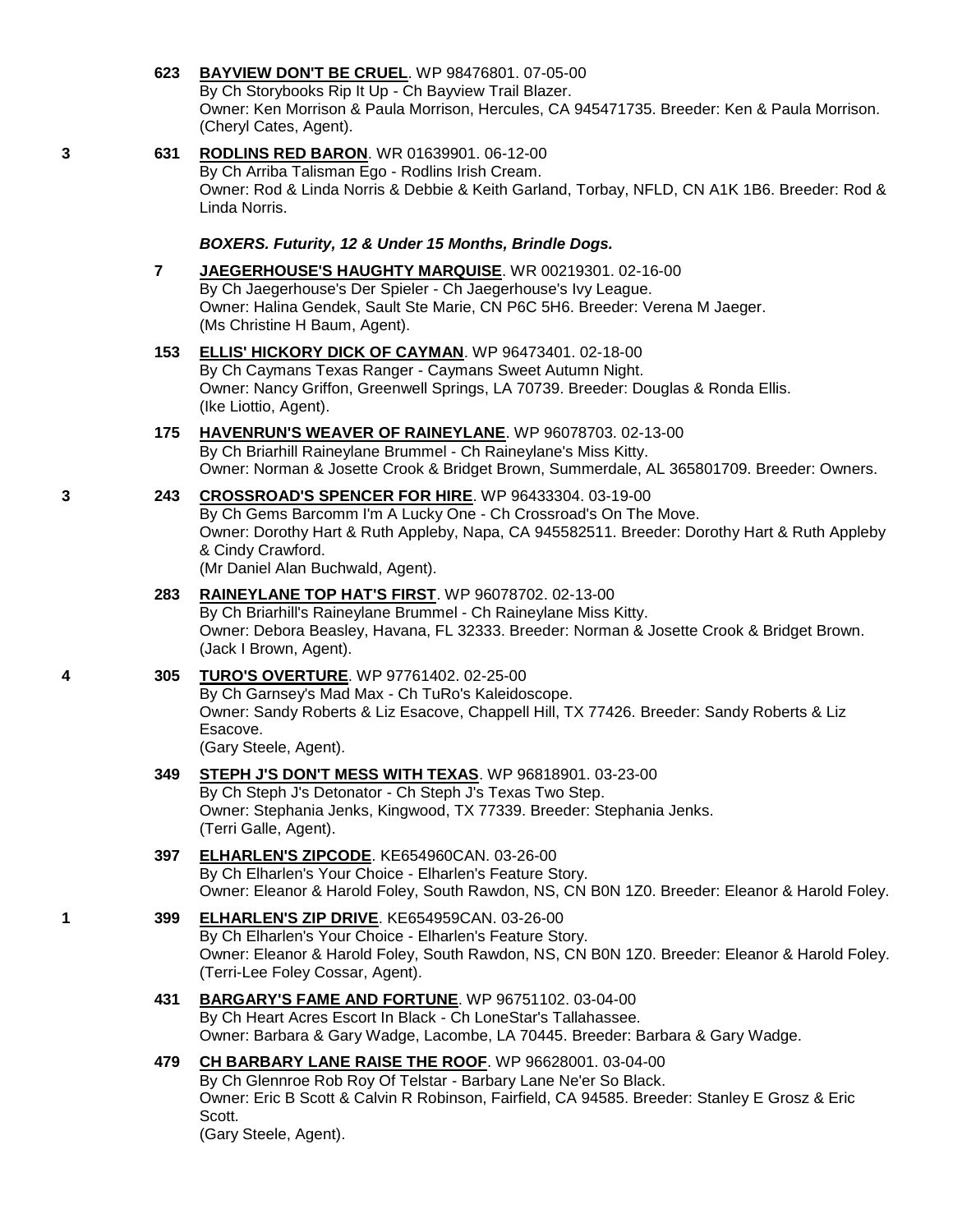|   | 531 | RAINEYLANE JUBAR'S AQUISITION. WP 97241701. 03-31-00<br>By Ch Pro's Ace In The Hole - Ch Raineylane's Mustang Sally.<br>Owner: Barry & Judy Hendley, Danville, VA 24540. Breeder: Jack I & Bridget J Brown.                                                            |
|---|-----|------------------------------------------------------------------------------------------------------------------------------------------------------------------------------------------------------------------------------------------------------------------------|
| 2 | 563 | <b>MADEGAN'S CORINTHIAN OF AVALON. WP 97644101. 04-07-00</b><br>By Ch Avalon's Excalibur Of Turo - Winuwuk Sea Breeze.<br>Owner: Debbie McCarroll & Mark C Fagan DDS, San Jose, CA 951253801. Breeder: Mark Fagan &<br>Norra Hansen & D McCarroll & D Buchwald.        |
|   | 569 | <b>MANNIX'S IMPRESSION.</b> WP 96366707. 03-02-00<br>By Ch Cayman's Black Bart - Elytes Outbacker.<br>Owner: Joan Aller, Pennington, NJ 08534. Breeder: Kathlyn Schoyer & Elaine Mangiafico.<br>(Ms Debbie Struff, Agent).                                             |
|   | 579 | DONANDRU'S DARTANIAN VICSON. WP 97410401. 03-03-00<br>By Ch Nordhafen's Storm Watch V Donandru - Ch Donandru's Missy-M Of Gamet.<br>Owner: Ruth Pereira, Basking Ridge, NJ 07920. Breeder: Ruth Pereira.                                                               |
| A | 581 | <b>MANNIX'S INTEGRITY AT HIGOS.</b> WP 96366706. 03-02-00<br>By Ch Caymans Black Bart - Elytes Outbacker.<br>Owner: Kathleen Schoyer & Edward Hidalgo, Lansing, IL 604382338. Breeder: Kathleen Schoyer &<br>Elaine Mangiafico.                                        |
|   |     | BOXERS. Futurity, 12 & Under 15 Months, Fawn Dogs.                                                                                                                                                                                                                     |
| 1 | 39  | OWLAY'S SHOW OFF OF SALGRAY. WP 97350702. 03-18-00<br>By Ch Bee-Mike's One Night Stand - Ch Owlay's Heart Throb.<br>Owner: R Owsik & D Laycock & Patricia Harrah, Glenelg, MD 217379714. Breeder: R Owsik & P<br>Harrah & D Laycock.<br>(Mrs Marylou Hatfield, Agent). |
| 2 | 71  | <b>NASTINAN'S LOVE ME TENDER.</b> WP 96303714. 02-29-00<br>By Ch Hi Tech Johnny J Of Boxerton - Ch Huffand's Arriba Of K K N'K.<br>Owner: Lori Renda-Francis, Marine City, MI 48039. Breeder: Deborah J Marshall.<br>(Kim Pastella, Agent).                            |
| A | 133 | <b>RED CLAY'S CONTENDER.</b> WP 96900702. 03-31-00<br>By Ch Scarborough Hotel California - Red Clay's Peach Fizz Of Shdara.<br>Owner: Toni G. Boorstein, Alpharetta, GA 30004. Breeder: Toni G. Boorstein.<br>(Rick Justice, Agent).                                   |
| 4 | 163 | HALCYON I REST MY CASE. WP 96817801. 03-28-00<br>By Ch Lynbary's Ode To Cachet - Ch Halcyon Gilding The Lily.<br>Owner: Susan Von Rothkirch, North Haven, CT 06473. Breeder: Susan Von Rothkirch & Clayton<br>Haviland.<br>(Ms Debbie Struff, Agent).                  |
|   | 173 | RAINEYLANE'S HARMONY IS A RIOT. WP 97241702. 03-31-00<br>By Ch PRO's Ace In The Hole - Ch Raineylane's Mustang Sally.<br>Owner: Pam Stephenson, Arab, AL 350164121. Breeder: Jack I & Bridget J Brown.<br>(Jack I Brown, Agent).                                       |
|   | 263 | <b>SUNSCAPE'S SPLENDOR. WP 97893906. 04-30-00</b><br>By Ch Bentbrook's Image Of Highnoon - Sunscape's Noir Moonbeam.<br>Owner: Barbara & William O'Connor, Villa Park, IL 601813322. Breeder: Dan & Mary Heffernan.<br>(Genine DeMaso, Agent).                         |
|   | 327 | SYRR RUN'S TICKET TO RIDE. WP 96721601. 04-02-00<br>By Creekwood's He's So Fine - Syrr Run's Line Up Lolita.<br>Owner: Janette Stitt, Ford City, PA 16226. Breeder: Larry & Beckie & Kay Horne.<br>(Ms Christine H Baum, Agent).                                       |
| A | 345 | CH STEPH J'S IT'S MY ATTITUDE. WP 96760101. 04-09-00<br>By Ch Steph J's Bodacious - Steph J's Ms Indy V Hundred.<br>Owner: Stephania Jenks, Kingwood, TX 77339. Breeder: Stephania Jenks.<br>(Terri Galle, Agent).                                                     |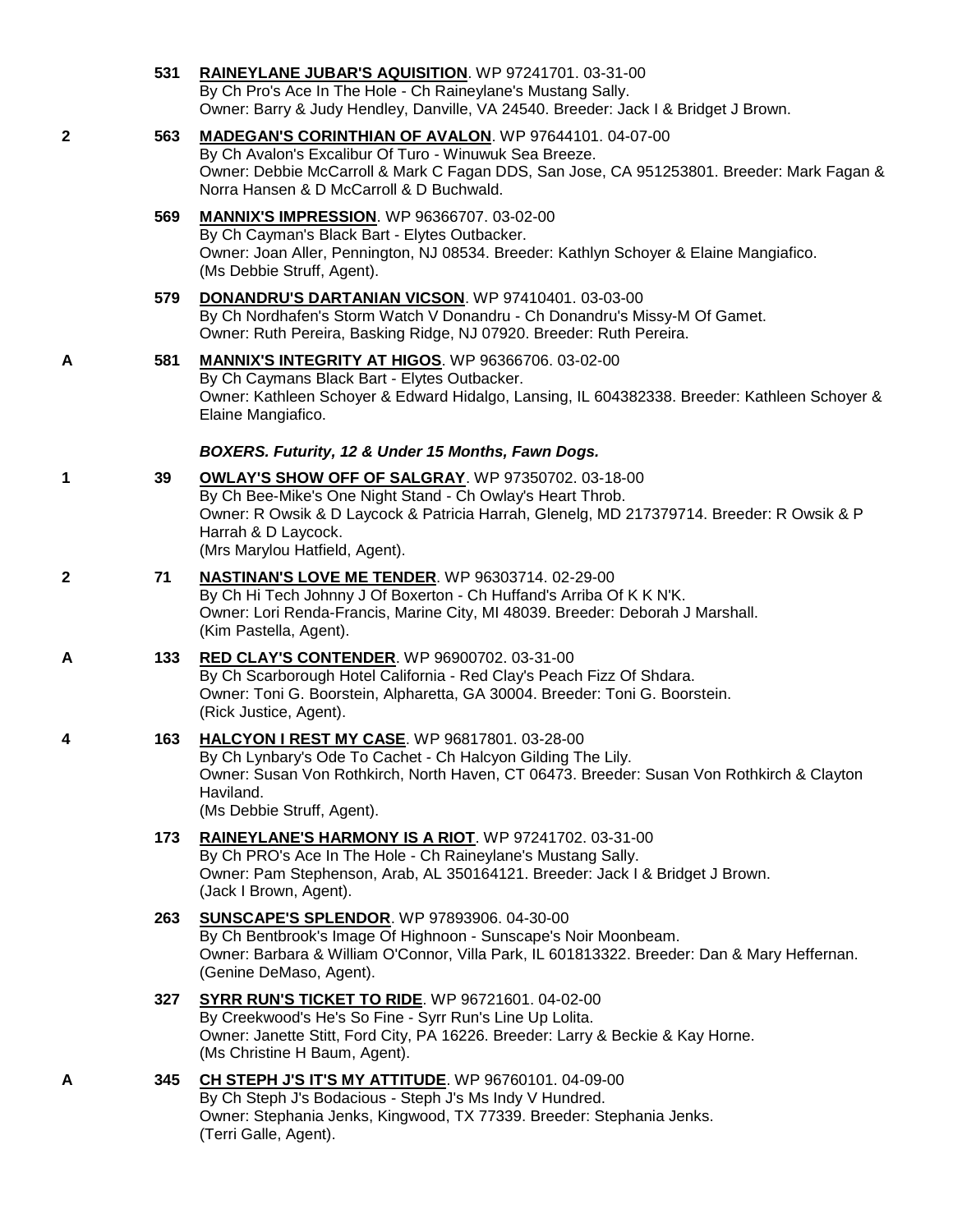|       | 369 | CARBARA'S WRITE THIS DOWN. WP 97695801. 05-06-00<br>By Ch Sarkel's Strength For Hi-Stands - Carbara's Skylark.<br>Owner: Barbara F Bogan, Greenwell Springs, LA 70739. Breeder: Barbara F Bogan.<br>(Terri Galle, Agent).                                                         |
|-------|-----|-----------------------------------------------------------------------------------------------------------------------------------------------------------------------------------------------------------------------------------------------------------------------------------|
| 3     | 473 | <b>SARMEDA WOODS END REMEMBRANCE.</b> WP 97428501. 03-15-00<br>By Ch C-Era's Dar's Marley - Sarmeda Woods End Eclipse.<br>Owner: Mrs Jack L Billhardt & K Buckley, New Canaan, CT 06840. Breeder: Kristina Buckley.<br>(Debby Struff, Agent).                                     |
|       |     | BOXERS. Futurity, 15 & Under 18 Months, Brindle Dogs.                                                                                                                                                                                                                             |
|       | 307 | BOX RUN COVERT OPERATION. WP 96706001. 01-21-00<br>By Ch Box Run Pride V Kievla - Druid Annekav Box Run.<br>Owner: Joyce Campbell DVM & Suzie Campbell, Oklahoma City, OK 73114. Breeder: Joyce<br>Campbell DVM & Suzie Campbell & Allen Hynes.                                   |
| 4     | 321 | HEART ACRES MILLENIUM TWO. WP 95551701. 12-29-99<br>By Ch Heart Acre's Escort In Black - Ch Heart Acre's Summer Storm.<br>Owner: James & Priscilla Kilman, Grove City, OH 43123. Breeder: James & Priscilla Kilman.<br>(Kay L Palade, Agent).                                     |
|       | 401 | THORN CRESTS RAFFAELLO. WP 95140803. 12-12-99<br>By Ch Garnsey's Ultimatum - Salgray's Midsummers Dream.<br>Owner: Alice Helm & Robert Helm, Williamsport, PA 17701. Breeder: Alice Helm & Robert Helm &<br>W Holland.<br>(Ms Debbie Struff, Agent).                              |
|       | 405 | THORN CRESTS DONATELLO. WP 95140802. 12-12-99<br>By Ch Garnsey's Ultimatum - Salgray's Mid Summers Dream.<br>Owner: Robert Helm & Alice Helm, Williamsport, PA 17701. Breeder: Alice Helm & Robert Helm &<br>W Holland.<br>(Ms Debbie Struff, Agent).                             |
| 3     | 413 | <b>BOXELLA'S MASTERPIECE.</b> WP 96390801. 01-30-00<br>By Ch Brookwood's Card Shark - Boxella's Adorable Dolly.<br>Owner: Joseph Heine & Kenneth Andrake, Brandenburg, KY 40108. Breeder: Joseph Heine.                                                                           |
| 1/RJF | 549 | MYSTIC'S FUTURE EDITION. WP 95462203. 12-14-99<br>By Ch Hi-Tech Johnny J Of Boxerton - Ch Hi-Tech's Signature.<br>Owner: Peter Cassano & Helen Cassano & G Glass & G Lomber, Middle Village, NY 11379.<br>Breeder: Glenn Glass & Gerome Lomber.<br>(Ms Kimberly Pastella, Agent). |
| 2     | 551 | MYSTIC'S LIMITED EDITION. WP 95462201. 12-14-99<br>By Ch Hi-Tech Johnny J Of Boxerton - Ch Hi-Tech's Signature.<br>Owner: Glenn Glass & William Meier, Point Lookout, NY 11569. Breeder: Glenn Glass & Gerome<br>Lomber.<br>(Ms Kimberly Pastella, Agent).                        |
|       | 633 | <b>BOXELLA'S MASTERKEY. WP 96390802. 01-30-00</b><br>By Ch Brookwood's Card Shark - Boxella's Adorable Dolly.<br>Owner: Joseph Heine, Cincinnati, OH 452477094. Breeder: Joseph Heine.<br>(Kim Pastella, Agent).                                                                  |
|       |     | BOXERS. Futurity, 15 & Under 18 Months, Fawn Dogs.                                                                                                                                                                                                                                |
| 2     | 239 | <b>GARNSEY'S VARSITY BLUES.</b> WP 96085001. 02-02-00<br>By Ch Lynbary's Ode To Cachet - Halcyon Chances Are.<br>Owner: Clayton G Haviland IV, Andover, CT 062321219. Breeder: Susan Von Rothkirch & Clanton<br>G Haviland IV.<br>(Ms Debbie Struff, Agent).                      |
|       | 447 | TRIMANOR'S WILD CARD MAN. JW634291CAN. 11-23-99<br>By Trimanor's Rolls Royce Bentley - Trimanor's Anastasia.<br>Owner: Judy Jury London Ontario CN Breeder: Judy Jury                                                                                                             |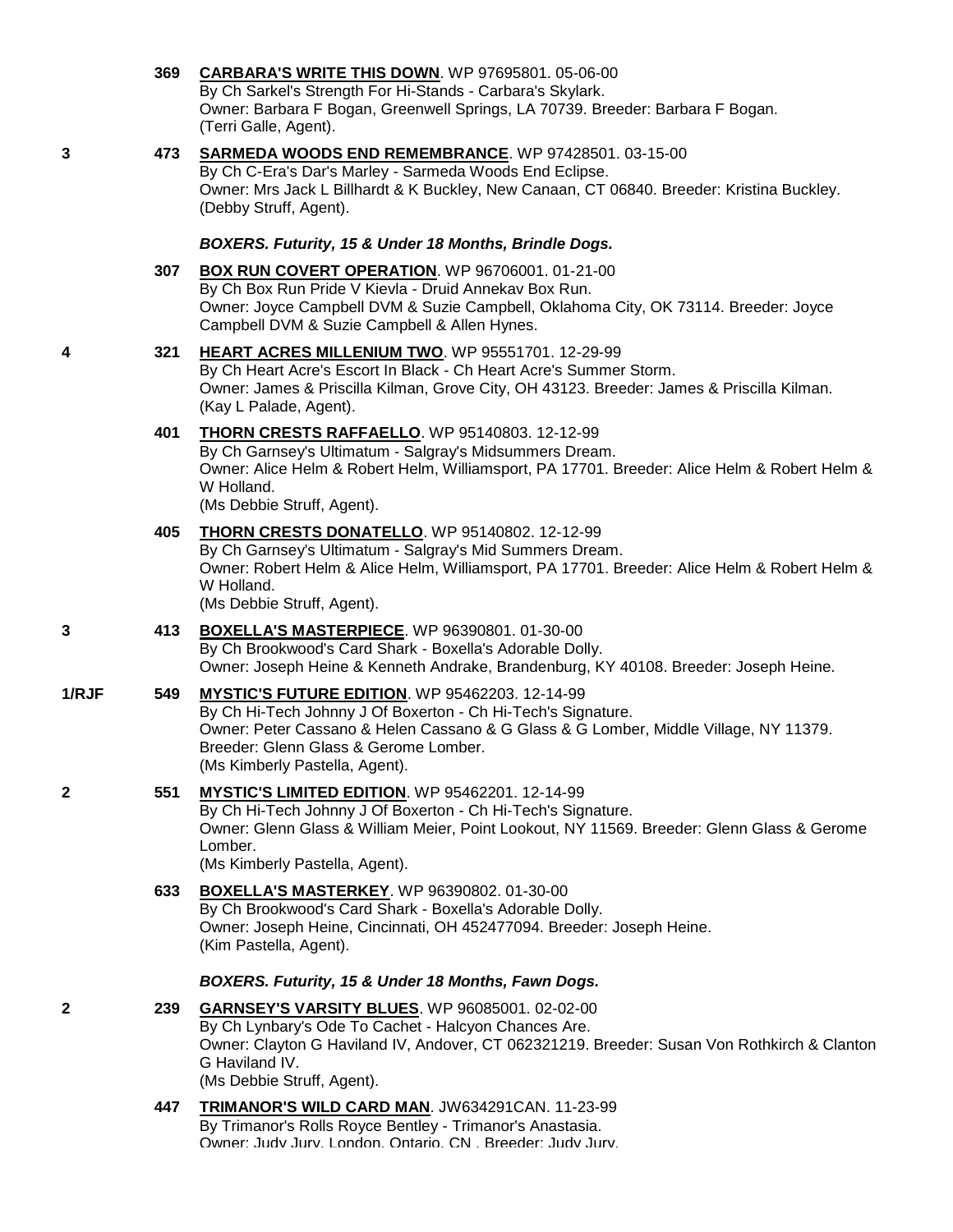(Judy Jury, Agent).

|              | 471 | CH BAVARIA'S SIMPLY THE BEST. WP 96201809. 01-31-00<br>By Interlude's Bavarian Hummel - Ch Bavaria's Take A Chance On Me.<br>Owner: Vera Albers & Amy C Bieri & Diane Peluso, Waukegan, IL 60085. Breeder: Vera Albers.                                                                           |
|--------------|-----|---------------------------------------------------------------------------------------------------------------------------------------------------------------------------------------------------------------------------------------------------------------------------------------------------|
| 1/BJF        | 477 | BENTBROOK'S TIME TO ASCEND. WP 94672301. 12-07-99<br>By Ch Bentbrooks Image Of Highnoon - Bentbrook's M R Center Stage.<br>Owner: Lynn P Jansson & Barbara Carroll, Sandy, UT 84092. Breeder: Barbara Carroll.<br>(M Pinsker-Yeadon, Agent).                                                      |
| 3            | 521 | BENTBROOKS HIGH EXPECTATIONS. WP 94672303. 12-07-99<br>By Ch Bentbrooks Image Of Highnoon - Bentbrook's M R Center Stage.<br>Owner: Barbara Carroll, Wisconsin Rapids, WI 54494. Breeder: Ms Barbara Carroll.<br>(Kimberlie Steele, Agent).                                                       |
| 4            | 539 | GOLDEN GLOVE'S A CUT ABOVE. WP 95155201. 11-30-99<br>By Ch Sentry's T-Bone - K And D's Unforgetable.<br>Owner: Tom & Judy DeWolff, Schoolcraft, MI 49087. Breeder: Judy DeWolff & Joanne Kaiser.                                                                                                  |
|              |     | BOXERS. Futurity, 6 & Under 9 Months, Brindle Bitches.                                                                                                                                                                                                                                            |
| 1/BPF        | 34  | MUELLER'S LITTLE MS BROADWAY. WP 99014804. 09-10-00<br>By Ch Heart Acres Escort In Black - Ch Be-Mike's On Broadway.<br>Owner: Roxanne Miller & Wayne Miller & Betty Mentzer, Lewisburg, PA 17837. Breeder: Roxanne<br>Miller & Betty Mentzer & G Wayne Miller.<br>(Mrs Marylou Hatfield, Agent). |
| A            | 50  | JAEGERHOUSE'S I AM GORGEOUS. KS 680275. 09-01-00<br>By Ch. Jaegerhouse's Adonis - Jaegerhouse's UR Awesome.<br>Owner: Verena Jaeger, Stouffville, CN L4A 7X3. Breeder: Verena Jaeger.<br>(Dr. D. Buchwald, Agent).                                                                                |
| $\mathbf{2}$ | 52  | JAEGERHOUSE'S JET AGE. KW 695853. 11-07-00<br>By Jaegerhouse's Der Spieler - Jaegerhouse's Future Perfect.<br>Owner: Verena Jaeger, Stouffville, CN L4A 7X3. Breeder: Verena Jaeger.                                                                                                              |
|              | 70  | STARBUCKS RAGE OF ANGELS. WP 99336203. 08-21-00<br>By CH Raklyns Magic Lantern - Savoye's Steel Magnolia.<br>Owner: Ellen Buchanan, Loganville, GA 30052. Breeder: Ellen Buchanan & Pamela Savoye.                                                                                                |
|              | 82  | <b>EWO'S DOUBLE DELIGHT. WP 99812701. 10-28-00</b><br>By Ch Garnsey's Mad Max - Ewo's Silver Slipper.<br>Owner: Earl W Overstreet, Bedford, VA 245233829. Breeder: Earl W Overstreet.                                                                                                             |
| 3            | 116 | SCENICVU'S PRISMATIC. WP 98893201. 08-14-00<br>By Ch Crysto's Image Of Arriba - ScenicVu's Heart Throb Of Ewo.<br>Owner: Ken & Laura Mann & Donita McCarty, Knoxville, TN 37922. Breeder: Don & Donita McCarty.<br>(Tami Mishler, Agent).                                                         |
|              | 118 | ARRIBA CHERKEI EGO AFFAIR. WP 99839704. 09-06-01<br>By Ch. Arriba Talisman Ego - Ch. C'era Dar's Black Tie Affair.<br>Owner: Theodore S. Fickes, DVM & Virginia Shames, Springfield, Va 22150. Breeder: T. S. Fickes,<br>DVM & C. & K. Robbins.                                                   |
|              | 142 | TRIPLE CROWN'S ALACAZAM. WR 00108002. 09-08-00<br>By Ch Arriba Talisman Ego - Ch Talisman Arriba Apropos.<br>Owner: Cathy & Bill Sylvester, Elverson, PA 19520. Breeder: T Fickes & C Sylvester & B Sylvester<br>& G Shames.                                                                      |
|              | 228 | WYSTMONT'S MEJA OF BREEZEWOOD. WR 00148903. 10-16-00<br>By Ch Barbary Lane Dare Be Bold - Ch Breezewood's Reflection.<br>Owner: Toni Bagnato Gregory & Christine Baum & Barry R Wye, La Plata, MD 206465756. Breeder:<br>Barry R Wyerman & Christine Baum.                                        |
|              | 258 | <b>SYRR RUN'S VIXEN TO WIN. WP 99194401. 09-22-00</b><br>By Ch Syrr Run's Payday For Chato - Ch Syrr Run's Line Of Vision.<br>Owner: Larry & Beckie & Kay Horne, Saint George, SC 294777905, Breeder: Larry & Beckie & Kay                                                                        |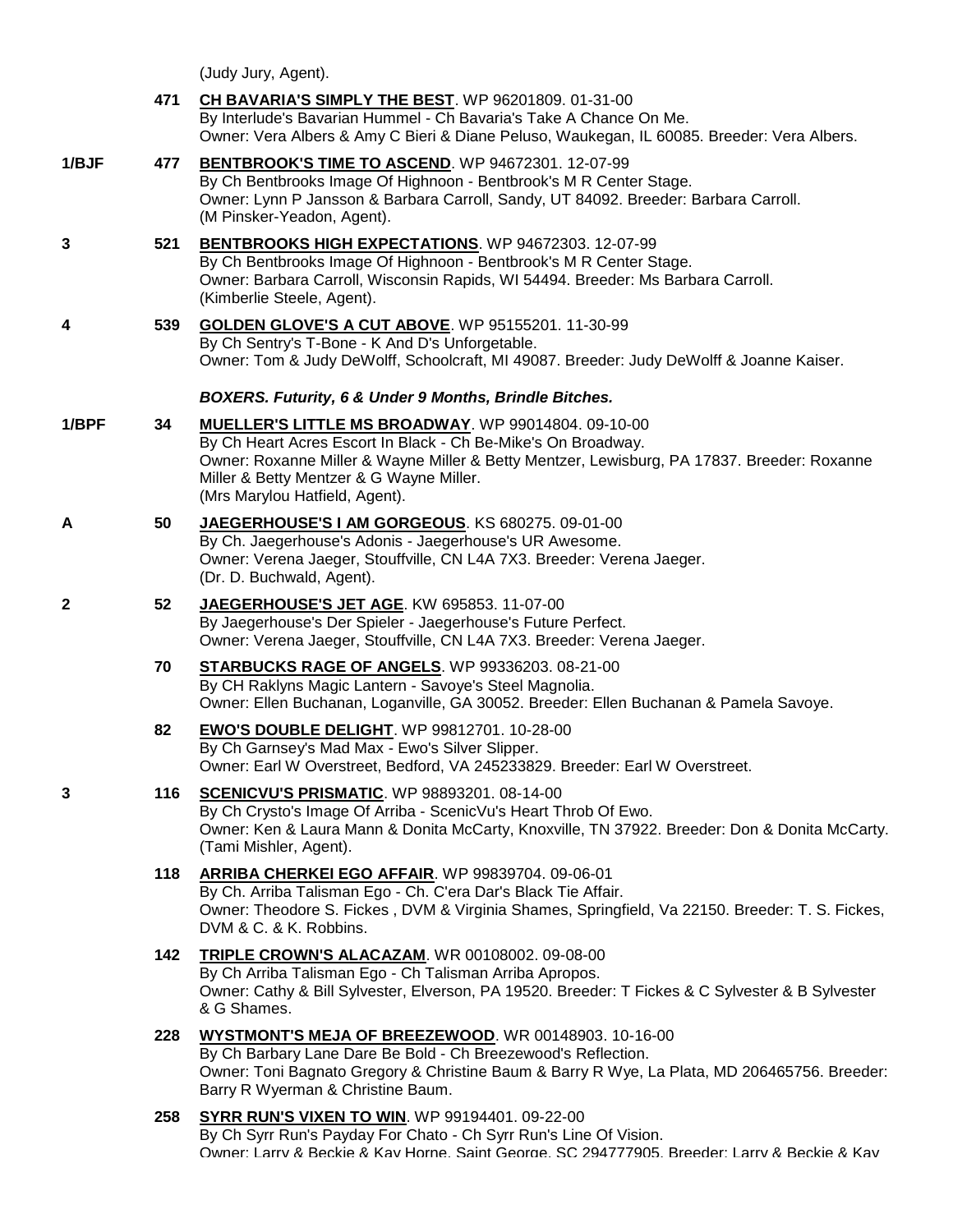Horne.

### **4 342 [BURLWOOD'S AWESTRUCK DREAMWEAVER](http://www.infodog.com/my/drlookup2.htm?makc=WP%2099189405&mdog=Burlwood%27s+AweStruck+Dreamweaver&wins=all)**. WP 99189405. 08-29-00 By Ch Dreamweaver's Gold Heir Of MaxL - Ch Burlwood's Fame And Fortune. Owner: Rhonda A Nickels & Pamela Rohr, Plattsmouth, NE 680485106. Breeder: Rhonda A Nickels & Robert D Conrad. (Lori McClain, Agent).

# **348 [HAWKS CHERRY'S JUBILEE OF DREAMWEAVER](http://www.infodog.com/my/drlookup2.htm?makc=WP%2099458101&mdog=Hawks+Cherry%27s+Jubilee+Of+Dreamweaver&wins=all)**. WP 99458101. 09-12-00

By Ch. Maxl's Golden Boy - Ch. Dreamweaver's Black Cherry. Owner: Harley & Kay Mankins & Pam Rohr, Oklahoma City, OK 73159. Breeder: Harley & Kay Mankins & Pam Rohr. (Lori McClain, Agent).

### **526 [ROCHILS EXPRESSIONS](http://www.infodog.com/my/drlookup2.htm?makc=WP%2099782203&mdog=Rochils+Expressions&wins=all)**. WP 99782203. 09-09-00 By Ch Storybooks Rip It Up - Ch Rochils Grande Larceny. Owner: Pam Weaver & Peter Weaver & P & S Combest, Loganton, PA 17747. Breeder: Sandra Combest & Perry Combest. (Christine Baum, Agent).

**536 [BAVARIA'S BEST KEPT SECRET](http://www.infodog.com/my/drlookup2.htm?makc=WP%2099167604&mdog=Bavaria%27s+Best+Kept+Secret&wins=all)**. WP 99167604. 09-11-00 By Interlude's Bavarian Hummel - Bavaria's Breakfast At Tiffany's. Owner: Patrick & Diane Peluso & Vera Albers, Lake In The Hills, IL 60102. Breeder: Vera Albers.

## **538 [BAVARIA'S INTO THE MYSTIC](http://www.infodog.com/my/drlookup2.htm?makc=WP%2099167607&mdog=Bavaria%27s+Into+The+Mystic&wins=all)**. WP 99167607. 09-11-00 By Interlude's Bavarian Hummel - Bavaria's Breakfast At Tiffany's. Owner: Amy & Todd Bieri & Vera Albers, Island Lake, IL 60042. Breeder: Vera Albers.

**578 [IN-CROWDS LUCK BE A LADY](http://www.infodog.com/my/drlookup2.htm?makc=WP%2099598603&mdog=In-Crowds+Luck+Be+A+Lady&wins=all)**. WP 99598603. 09-13-00 By Ch In-Crowds All The Way - In-Crowds Bella Mia. Owner: Anthony S Bertolino & James & Monique Selvidio, Northridge, CA 913253129. Breeder: Sheila Gordon & Anthony Bertolino. (Handler: Kimberly Pastella).

# **656 [GARNSEY'S GOSSIP](http://www.infodog.com/my/drlookup2.htm?makc=WP%2099291602&mdog=Garnsey%27s+Gossip&wins=all)**. WP 99291602. 09-03-00 By Ch Woods End Time'n Again - Garnsey's Mad About You. Owner: Clayton Haviland IV, Andover, CT 062321219. Breeder: Clayton Haviland IV. (Ms Debbie Struff, Agent).

# **678 [WYSTMONTS LADY OF BREEZEWOOD](http://www.infodog.com/my/drlookup2.htm?makc=WR%2000148902&mdog=Wystmonts+Lady+Of+Breezewood&wins=all)**. WR 00148902. 10-16-00 By Ch Barbary Lane Dare To Be Bold - Ch Breezewoods Reflections. Owner: Barry R Wyerman, Novi, MI 48374. Breeder: Barry R Wyerman & Christine N Baum. (Christine Baum, Agent).

# *BOXERS. Futurity, 6 & Under 9 Months, Fawn Bitches.*

### **4 8 [PRO 'N JOVILEA'S MIRROR IMAGE](http://www.infodog.com/my/drlookup2.htm?makc=WP%2099902304&mdog=PRO+%27N+Jovilea%27s+Mirror+Image&wins=all)**. WP 99902304. 10-07-00 By Ch EWO's Reflection Of Breaker - Ch. PRO's In Thy Image. Owner: Claudine Raymo & Peggy Otto, Orlando, FL 32862. Breeder: Peggy Otto, Jack & Bridget Brown. (Jack I Brown, Agent).

# **A 126 [CHESSEL'S WILD RUMORS](http://www.infodog.com/my/drlookup2.htm?makc=WP%2099032002&mdog=Chessel%27s+Wild+Rumors&wins=all)**. WP 99032002. 08-08-00 By CH.Interlude's Rumor Has It - Can Cia's Wildflower. Owner: Ed Chessel &Betty Jo Chessel, Monroe, WI 53566. Breeder: Ed Chessel. (Handler: Jerry W Bryant).

### **158 [YANKEE'S INDEPENDANCE](http://www.infodog.com/my/drlookup2.htm?makc=WR%2000444006&mdog=Yankee%27s+Independance&wins=all)**. WR 00444006. 09-21-00 By Ch Shadow's Nairobi - Tenobo's All Decked Out. Owner: David & Patricia Clark, Brentwood, NH 03833. Breeder: Margery Fogarty. (Allison R Maney, Agent).

#### **240 [ROCHIL'S GRANDE THEFT](http://www.infodog.com/my/drlookup2.htm?makc=WP%2099782202&mdog=Rochil%27s+Grande+Theft&wins=all)**. WP 99782202. - - By Storybooks Rip It Up - Rochils Grande Larceny. Owner: Sandra Combest & Perry Combest, Denton, TX 762056007. Breeder: Perry Combest & Sandra Combest. (Mr Michael Shepherd, Agent).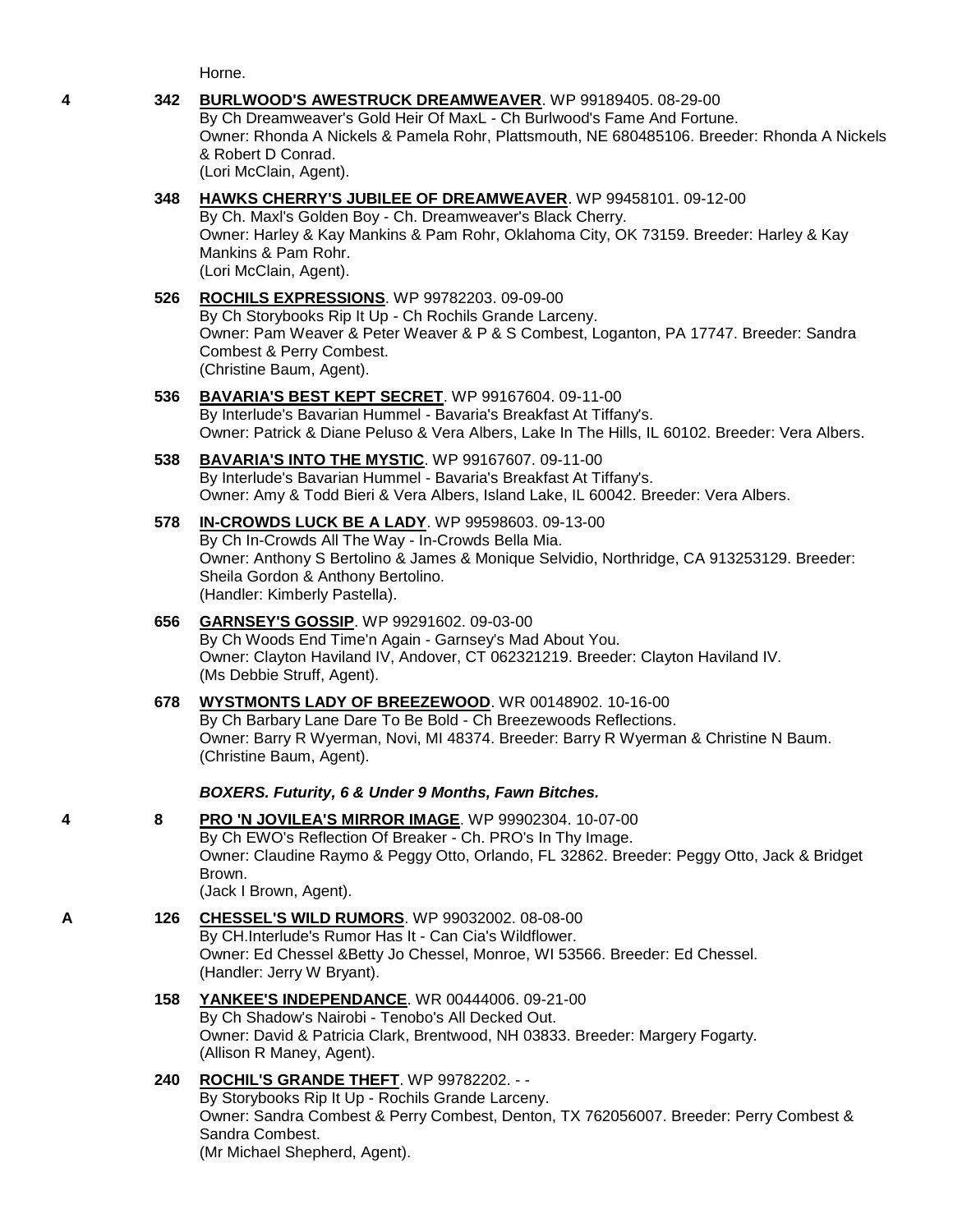|   | 246 | ROCHILL'S JUST TEASIN JUST PLEASIN. WP 00334902. 09-09-00<br>By Ch Berlane's Causin An Uproar - Ch Rochill's Grand Connection.<br>Owner: Brain & Shelly Worsham & Perry & Sandy Combest, Rockwall, TX 75032. Breeder: Perry &<br>Sandy Combest.<br>(Mr Michael Shepherd, Agent). |
|---|-----|----------------------------------------------------------------------------------------------------------------------------------------------------------------------------------------------------------------------------------------------------------------------------------|
|   | 248 | ROCHIL'S LADY SLIPPER. WR 00334903. 09-09-00<br>By Ch Berlane's Causin Uproar - Ch Rochil's Grand Connection.<br>Owner: Perry & Sandi Combest, Denton, TX 76205. Breeder: Owners.<br>(Mr Michael Shepherd, Agent).                                                               |
| 2 | 280 | YANKEE'S HOMECOMING. WR 00444005. 09-21-00<br>By Ch Shadow's Nairobi - Tenebo's All Decked Out.<br>Owner: Marjorie Fogarty, Leominster, MA 01453. Breeder: Marjorie Fogarty & Laura O'Malley & Jay<br>Fogarty.<br>(Ms Debbie Struff, Agent).                                     |
| A | 282 | YANKEE'S ELEANOR ROOSEVELT. WR 00444007. 09-21-00<br>By Ch Shadow's Nairobi - Tenebo's All Decked Out.<br>Owner: Sandy Calkins & Marjorie Fogarty, Leominster, MA 01453. Breeder: Marjorie Fogarty &<br>Laura O'Malley & Jay Fogarty.<br>(Ms Debbie Struff, Agent).              |
| A | 294 | MGM CYNRA'S AUTUMN MIST. GN446733KUCA. 10-20-00<br>By Ch MGM's Stevie Ray Vaughan - Ch MGM CYNRA'S Doll.<br>Owner: Lilas Fischer & Sandy Bilton, Charlotte, NC 282112746. Breeder: Beatrice S Wade & Merv &<br>Sandy Bilton.<br>(Beatrice S Wade, Agent).                        |
|   | 312 | BENCHMARK'S TAYLORED BY TUCKER. WP 99366901. 08-21-00<br>By Ch Flashpoint Dreaming Of Kateau - Marbo's Maggie Mae.<br>Owner: Ellen Ellerman, Greencastle, IN 46135. Breeder: Owner.<br>(Genine DeMaso, Agent).                                                                   |
|   | 382 | TBR'S CHAMPAGNE WISHES. WP 99700502. 10-13-00<br>By Ch TL Cadence Easy Rider - Bailey's Emerald Fire.<br>Owner: Richie Ann Anderson & Marylou Heck, Guerneville, CA 95446. Breeder: Richie Ann Heck.<br>(Sonda Peterson, Agent).                                                 |
|   | 396 | <b>STANDING-O STRIKE A POSE.</b> WP 99980001. 10-05-00<br>By Ch Arriba Talisman Ego - Ch Standing-O Greta Garbo.<br>Owner: Pamela Shaw-George, Bethel, VT 050329608. Breeder: Pamela Shaw-George.<br>(Ms Debbie Struff, Agent).                                                  |
| 3 | 488 | BARGARY'S SHADOW DANCING. WR 00145001. 10-27-00<br>By Ch Special K's A Jet Of My Own - Ch Bargary's Razzmatazz.<br>Owner: Barbara & Gary Wadge, Lacombe, LA 70445. Breeder: Barbara & Gary Wadge.                                                                                |
|   | 494 | <b>KAMI-KO N' KINI'S CATANIA.</b> WP 99613402. 09-24-00<br>By Ch Hi-Tech Johnny J of Boxerton - Ch Kami-Ko N' Kini Creekwood Kiss.<br>Owner: Vince & Bonnie Bianchi, Stafford, NY 141439544. Breeder: Deborah Marshall, Bev Albert &<br>Lois Trist.                              |
|   | 498 | <b>BARGARY'S KISS IN THE SHADOWS.</b> WR 00145003. 10-27-00<br>By Ch SpecialK's A Jet Of My Own - Ch Bargary's Razzmatazz.<br>Owner: Tracy S Porto, Alexandria, LA 71315. Breeder: Gary Wadge & Barbara Wadge.<br>(Terri Galle, Agent).                                          |
| 1 | 524 | ECHO'S CONTROLLED CHAOS. WP 99179901. 09-02-00<br>By Ch Arriba Talisman Ego - Ch Echo's Showtime.<br>Owner: Terry & Vicki Agle, Freeland, MI 486239010. Breeder: Terry Agle & Vicki Agle.<br>(Mr Terrance Agle, Agent).                                                          |
| Α | 568 | FLASHRUN'S RUMMERRUN CLICK. WR 01263902. 10-11-00<br>By Ch Hi-Tech's Flash Run Encore - Rummer Run's Newport Style.<br>Owner: Diana C Dumin, Hehoboth, MA 02769. Breeder: Diana C Dumin & Ann B & Steven G<br>Anderson                                                           |
|   |     |                                                                                                                                                                                                                                                                                  |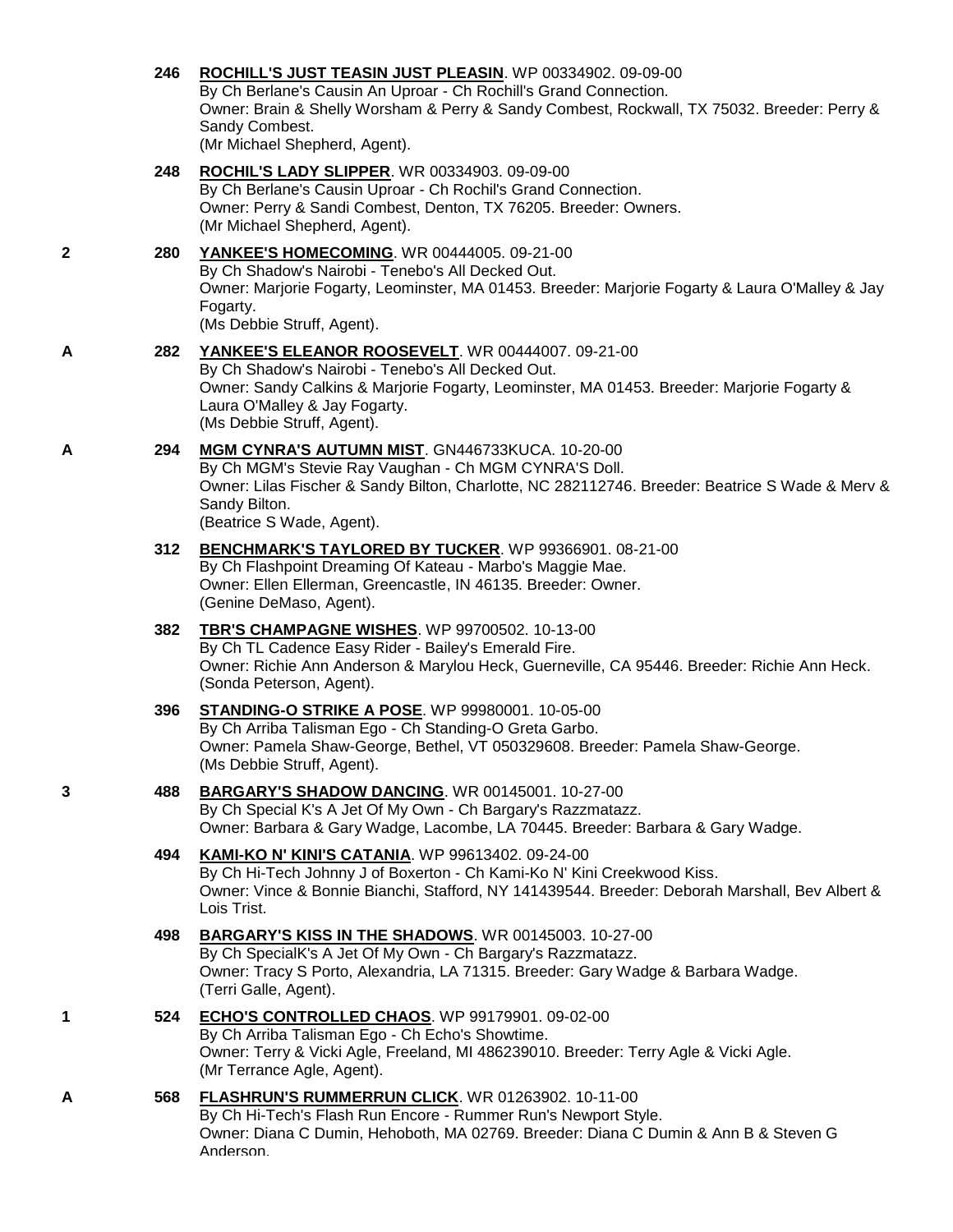(Rick Justice, Agent).

**612 [HI-TECH'S C C CRYSTALLE](http://www.infodog.com/my/drlookup2.htm?makc=WR%2000632701&mdog=Hi-Tech%27s+C+C+Crystalle&wins=all)**. WR 00632701. 10-03-00 By Ch Hi-Tech Johnny J Of Boxerton - Ch Hi-Tech's Coco Chanel. Owner: Dr William C Truesdale & Zoila A Truesdale, Seekonk, MA 027713926. Breeder: Dr Wm Truesdale & Zoila Truesdale & Loretta Parolisi. (Ms Kimberly Pastella, Agent). *BOXERS. Futurity, 9 & Under 12 Months, Brindle Bitches.* **26 [WILDWOOD'S I'M NO ANGEL](http://www.infodog.com/my/drlookup2.htm?makc=WP%2098451302&mdog=Wildwood%27s+I%27m+No+Angel&wins=all)**. WP 98451302. 07-05-00 By Ch Liotto's Halloween Omen - Wildwood's Angel In D'Skys. Owner: Karen McCrory & Tammy Liotto, Prairieville, LA 70769. Breeder: Karen McCrory & Tammy Liotto. **A 32 [CONNENARA'S IRISH LUCK](http://www.infodog.com/my/drlookup2.htm?makc=WP%2098281906&mdog=Connenara%27s+Irish+Luck&wins=all)**. WP 98281906. 07-22-00

By Ch Bee'Mike's One Night Stand - Ch Syrr Run's Omega Connenara. Owner: Belinda Goyarts, Ashtabula, OH 44004. Breeder: Laurence E Hughes & Marion E Hughes. (Mrs Marylou Hatfield, Agent).

#### **100 [J DARA'S LATTE MACCHIATO](http://www.infodog.com/my/drlookup2.htm?makc=WP%2097681402&mdog=J+Dara%27s+Latte+Macchiato&wins=all)**. WP 97681402. 05-17-00 By J Dara's Echo Of Birchwood - J Dara's National Alliance. Owner: Pamela M Andrews & Rebecca A West, Linden, VA 22642. Breeder: Rebecca A West & Dawn Ward. (Handler: Jerry W Bryant).

- **106 [TREFOIL'S DEERVIEW CELEBRITY](http://www.infodog.com/my/drlookup2.htm?makc=WP%2098068001&mdog=Trefoil%27s+Deerview+Celebrity&wins=all)**. WP 98068001. 06-04-00 By Ch Trefoil's Strictly Ballroom - Morgan's Deerview. Owner: Susan L. Coston, Windham, CT 06280. Breeder: Susan L. Coston.
- **108 [VONSCHMIDT ONE N ONLY SPICEGIRL](http://www.infodog.com/my/drlookup2.htm?makc=WP%2097821604&mdog=Vonschmidt+One+N+Only+Spicegirl&wins=all)**. WP 97821604. 06-08-00 By Ch. Chip Off The Ol Rock Schmidt - Schmidtfogg Lin's Black Lace. Owner: Deborah & Lindsey Schmidt, Montgomery, TX 77316. Breeder: Deborah& Lindsey Schmidt. (Ike Liotto, Agent).

### **134 [KANABEC'S FIRST IMPRESSION](http://www.infodog.com/my/drlookup2.htm?makc=WP%2097823201&mdog=Kanabec%27s+First+Impression&wins=all)**. WP 97823201. 05-22-00 By Kenon's V-Gas Blakjak O'Kanabec - Kanabec's Classic Edition. Owner: Nancy & Winfield Wood & Lucie Lecomte & Nicole Hainea, Trenton, NJ 086111920. Breeder: Lucie Lecomte & Nicole Haineault.

**150 [MANNIX'S JUST QUINTESSENCE](http://www.infodog.com/my/drlookup2.htm?makc=WP%2097185005&mdog=Mannix%27s+Just+Quintessence&wins=all)**. WP 97185005. 05-15-00 By Ch Cachet's Stetson Of Mannix - Gansey's Presidential Indiscretion. Owner: Joan E Crowley & Kathleen Schoyer, Amsterdam, NY 12010. Breeder: Kathleen Schoyer. (Ms Debbie Struff, Agent).

# **2 222 [RUMMER RUN'S STARBRIGHT](http://www.infodog.com/my/drlookup2.htm?makc=WP%2098173001&mdog=Rummer+Run%27s+Starbright&wins=all)**. WP 98173001. 06-16-00

By Ch Rummer Run Major General - Ch Rummer Run Stardust. Owner: Stephan & Ann B Anderson, Atlanta, GA 30327. Breeder: Stephan & Ann Anderson. (Rick Justice, Agent).

# **224 [RUMMER RUN'S STAR LIGHT](http://www.infodog.com/my/drlookup2.htm?makc=WP%2098173006&mdog=Rummer+Run%27s+Star+Light&wins=all)**. WP 98173006. 06-16-00

By Ch Rummer Run's Major General - Ch Rummer Run's Stardust. Owner: Steven G Anderson & Ann B Anderson, Atlanta, GA 303274422. Breeder: Ann B Anderson & Steven Anderson. (Rick Justice, Agent).

# **256 [HITHER CREEK SUNSET SERENADE](http://www.infodog.com/my/drlookup2.htm?makc=WP%2098567603&mdog=Hither+Creek+Sunset+Serenade&wins=all)**. WP 98567603. 07-15-00 By Ch Champagne Romancing The Stone - Ch Tenebo's All Doubled Up. Owner: Reba K McGeown & Paul Reith, Marblehead, MA 019451425. Breeder: Paul Reith & Patricia Gelinas.

- **260 [CONNEMARA LEGACY TO SYRR RUN](http://www.infodog.com/my/drlookup2.htm?makc=WP%2098281904&mdog=Connemara+Legacy+To+Syrr+Run&wins=all)**. WP 98281904. 07-22-00 By Ch Bee-Mike's One Night Stand - Ch Syrr Run's Omega Connemara. Owner: Larry & Beckie Horne & Kay H Peters, St George, SC 29477. Breeder: Laurence E Hughes & Marion Hughes.
- **264 [VON SCHMIDT'S GINGER SPICE](http://www.infodog.com/my/drlookup2.htm?makc=WP%2097821606&mdog=Von+Schmidt%27s+Ginger+Spice&wins=all)**. WP 97821606. 06-08-00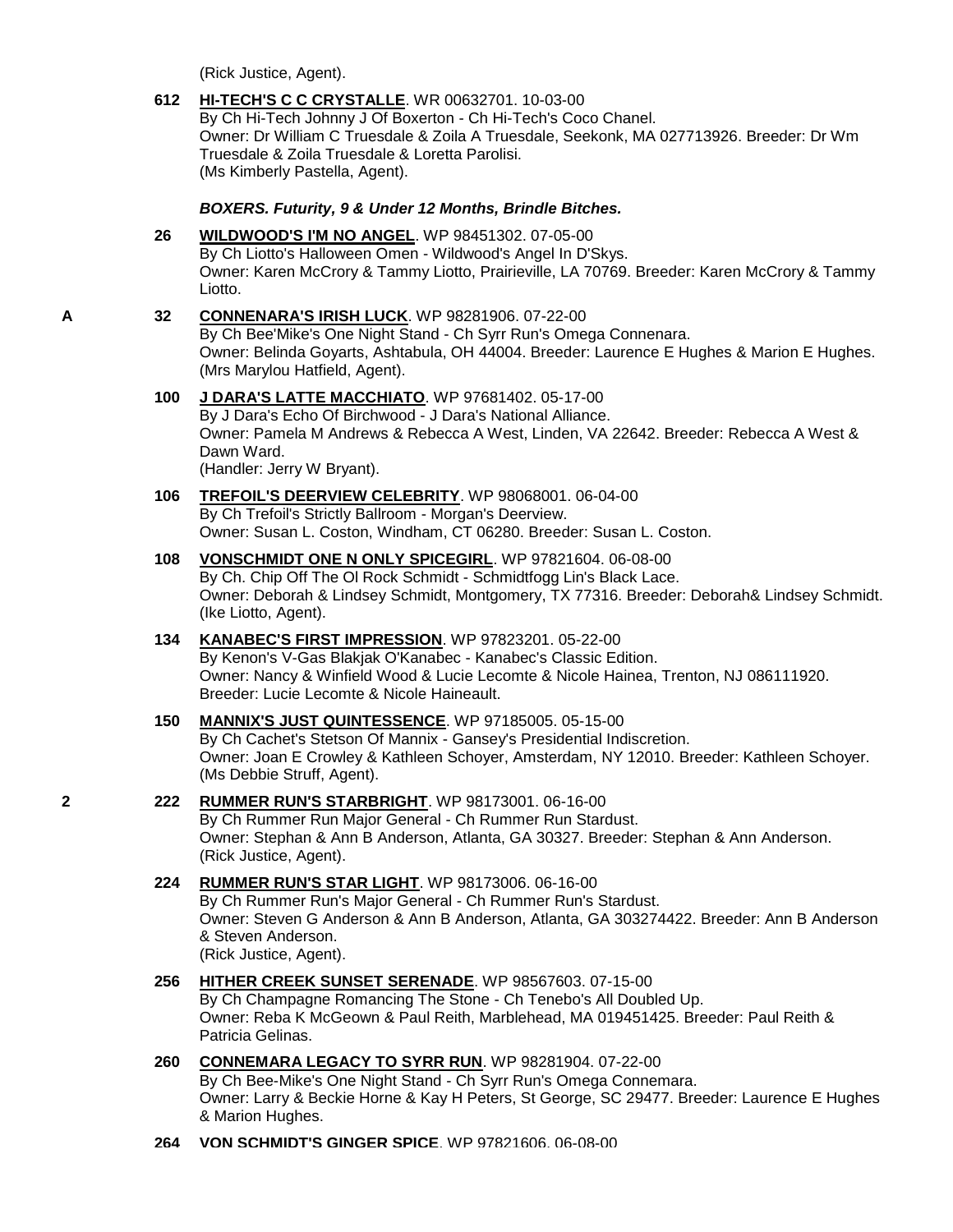By Ch Chip Off The Ol Rock Schmidt - Schmidt Fogg Lin's Black Lace. Owner: Teresa McCall & Deborah Schmidt, Conroe, TX 77303. Breeder: Deborah & Lindsey Schmidt.

(Shawn Clute, Agent).

**268 [NORMANDY'S GRAND ENTRANCE](http://www.infodog.com/my/drlookup2.htm?makc=WP%2099297301&mdog=Normandy%27s+Grand+Entrance&wins=all)**. WP 99297301. 07-14-00 By Ch Scencvu's Mountain Breaker - Normandys Chantilly Lace. Owner: Brenda Lee Daniels, Hertford, NC 27944. Breeder: Brenda Lee Daniels & Ellis L Hopkins. (Jamie L Hardy, Agent). **276 [FOWLER'S DARK ANGEL](http://www.infodog.com/my/drlookup2.htm?makc=WP%2099525705&mdog=Fowler%27s+Dark+Angel&wins=all)**. WP 99525705. 07-31-00 By Ch Fowler's - Breho Capt'n Crunch - Ch Fowler's Fulco Silk Stockings. Owner: Craig Martin & Cindy Fowler, Russell, IL 60075. Breeder: Cindy Fowler. (Tessie Sauage, Agent). **290 [RONCHRIS MOJO MAMA](http://www.infodog.com/my/drlookup2.htm?makc=WP%2098485402&mdog=RonChris+Mojo+Mama&wins=all)**. WP 98485402. 07-16-00 By Ch Cia's Rock This Town - Fivstar's Raisin' Nell. Owner: Ron & Chris Reynolds & Sherry Canciamille, Chicago, IL 606193507. Breeder: P Rossman & N Rossman. **1/BJF 316 [RAMARCO'S LICENSED TO FLY](http://www.infodog.com/my/drlookup2.htm?makc=WP%2098503906&mdog=Ramarco%27�~s+Licensed+To+Fly&wins=all)**. WP 98503906. 07-18-00 By Ch Heart Acre's Escort In Black - Ch Ramarco's Rockin Robin. Owner: Connie Burks, Green Castle, IN 46135. Breeder: Lonnie Burks & Sheila Prillwitz. (Genine Demasco, Agent). **324 [L'AMOURS MOONLIGHT SONATA](http://www.infodog.com/my/drlookup2.htm?makc=WP%2097320006&mdog=L%27Amours+Moonlight+Sonata&wins=all)**. WP 97320006. 05-12-00 By Ch Nordhafen's On The Road Again - L'Amours Moonlight Serenade. Owner: Patricia Parratt, Huntington Sta, NY 11746. Breeder: Patricia Parrett. **326 [L'AMOURS KISSED BY MOONLIGHT](http://www.infodog.com/my/drlookup2.htm?makc=WP%2097320003&mdog=L%27Amours+Kissed+By+Moonlight&wins=all)**. WP 97320003. 05-12-00 By Ch Nordhafen's On The Road Again - L'Amours Moonlight Serenade. Owner: Patricia Parrett, Huntington Sta, ny 11746. Breeder: Patricia Parrett. **4 358 [EEDEE-K'S HOT FUDGE](http://www.infodog.com/my/drlookup2.htm?makc=WP%2097443305&mdog=EEDEE-K%27s+Hot+Fudge&wins=all)**. WP 97443305. 05-19-00 By Ch. Holly Lane's Wild As The Wind - Ch. EEDEE-K's Bonnie Go Lightly. Owner: Edith K. Engel, Brighton, CO 80601. Breeder: Edith K. Engel. (Michael Shepherd, Agent). **414 [RAJ R'S ROUNDHILL SWEET EMOTION](http://www.infodog.com/my/drlookup2.htm?makc=WP%2097926803&mdog=Raj+R%27s+Roundhill+Sweet+Emotion&wins=all)**. WP 97926803. 05-21-00 By Ch Belco's Basic Black - Ch Raj Rs Make Love-Sparks Fly CD. Owner: Susan Turner & E Coviello Davis & Regina Rogers, Mansfield, MA 02048. Breeder: Laurie Lavalley & Regina Rogers. **416 [SUNCHASE'S TEXAS MARGARITA](http://www.infodog.com/my/drlookup2.htm?makc=WP%2099510504&mdog=Sunchase%27s+Texas+Margarita&wins=all)**. WP 99510504. 08-01-00 By Ch Hi-Tech Johnny J Of Boxerton - Ch Sunchse's Suicide Blonde UD OA OAJ. Owner: Peggy McConnell, Dallas, TX 75220. Breeder: Tracy L Hendrickson. **422 [SHALSADE'S DASH OF SPICE](http://www.infodog.com/my/drlookup2.htm?makc=WP%2098347401&mdog=Shalsade%27s+Dash+Of+Spice&wins=all)**. WP 98347401. 07-03-00 By Ch Shalsade's Blazing Bullet - A Ginger Snap Of Shalsade. Owner: Susan Kelly & Shirley Laussade, Kenner, LA 70062. Breeder: Susan Kelly & Shirley Laussade. **438 [BARBARY LANE RASPBERRY BERET](http://www.infodog.com/my/drlookup2.htm?makc=WP%2099032602&mdog=Barbary+Lane+Raspberry+Beret&wins=all)**. WP 99032602. 07-26-00 By Ch Hallmark's Fresh Strawberry - Ch Sirrocco's Far More Fair. Owner: B Nelson & K Berry & E Scott & C Robinson, Laguna Beach, CA 92651. Breeder: E Scott & C Robinson. (Gary Steele, Agent). **A 444 [J. DARA'S KONA CALYPSO](http://www.infodog.com/my/drlookup2.htm?makc=WP%2097681405&mdog=J.+Dara%27s+Kona+Calypso&wins=all)**. WP 97681405. 05-17-00 By J. Dara's Echo Of Birchwood - J. Dara's National Alliance. Owner: Leslie L Graham & Rebecca A West, Willow Street, PA 17584. Breeder: Rebecca A. West & Dawn Ward. **2 456 [KATANDY KANDY AT WIT'S END](http://www.infodog.com/my/drlookup2.htm?makc=WP%2097831202&mdog=Katandy+Kandy+At+Wit%27s+End&wins=all)**. WP 97831202. 05-26-00 By Katandy's River Breeze - T's For Two At Wit's End. Owner: Lee Morris & Mark Young, Davidsonville, MD 21075. Breeder: C & G Haywood. **3 484 [TOPAZ' WILDEST DREAMS](http://www.infodog.com/my/drlookup2.htm?makc=WP%2098001901&mdog=Topaz%27+Wildest+Dreams&wins=all)**. WP 98001901. 06-24-00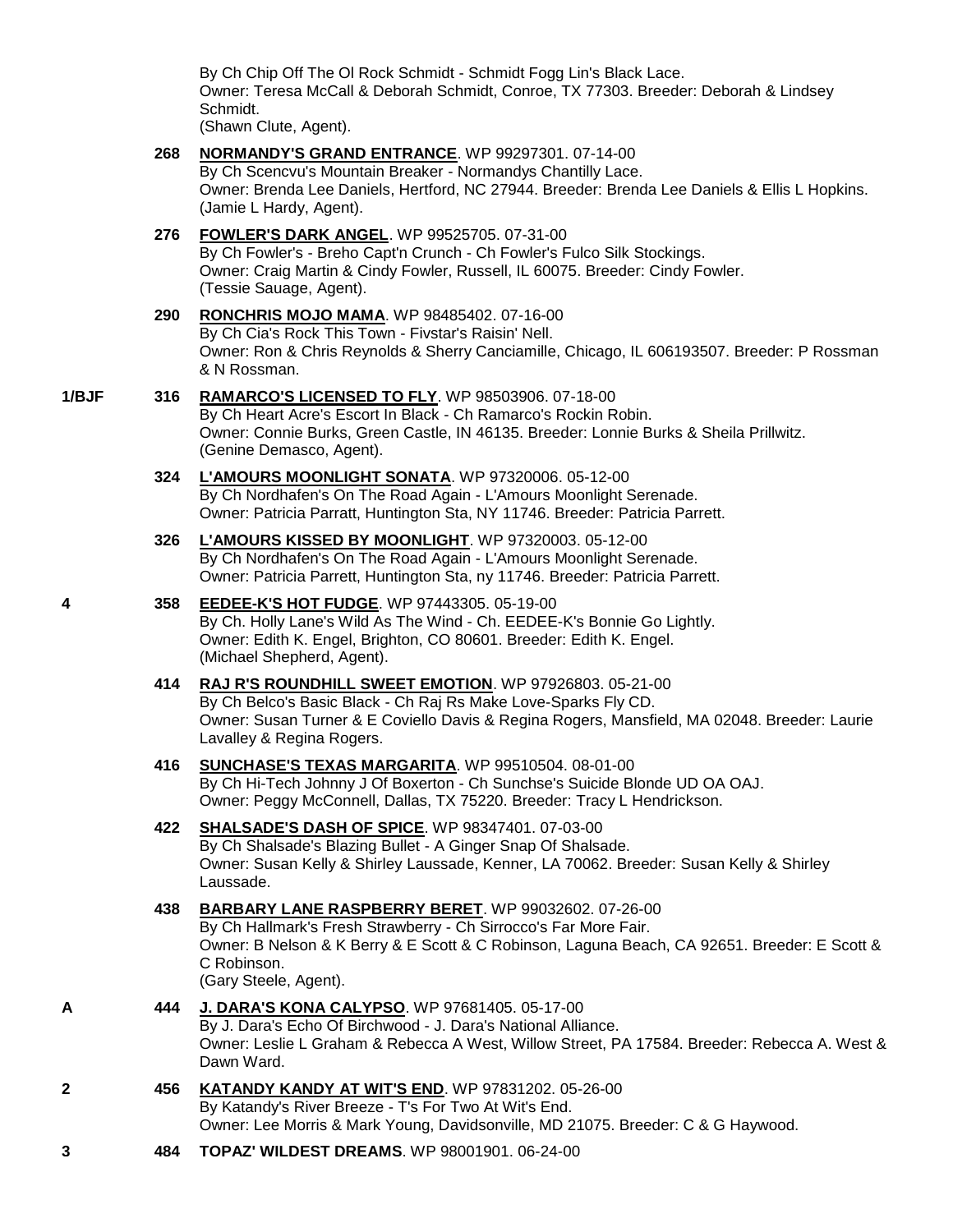By Ch Encore's Atticus A-Braxxus - Ch Topaz' Tuesday's Child CD. Owner: Phyllis C Shaffer, Campbell, CA 95008. Breeder: Phyllis C Shaffer. (Cheryl Cates, Agent).

**496 [CINNRHEES WINDSONG HEART ACRES](http://www.infodog.com/my/drlookup2.htm?makc=KN692041CAN&mdog=Cinnrhees+Windsong+Heart+Acres&wins=all)**. KN692041CAN. 07-18-00 By Ch Surr Run's On Line Heart Acres - Cinnrhees Belle Of Heart Acres. Owner: Dr James & Priscilla Kilman & Medley Small & M Ashman, Grove City, OH 43123. Breeder: Medley Small. (Ms Christine H Baum, Agent).

**504 [AMITY HALL'S RAINY NIGHT](http://www.infodog.com/my/drlookup2.htm?makc=WP%2098578801&mdog=Amity+Hall%27s+Rainy+Night&wins=all)**. WP 98578801. 07-31-00 By Ch Amity Hall's Record Braker - Birchwood's Blazing Hailstorm. Owner: Beth Downey, Stevensville, MD 21666. Breeder: Beth Downey. (Mrs Marylou Hatfield, Agent).

- **556 [RAMARCO'S LIZA OF PARADOCS](http://www.infodog.com/my/drlookup2.htm?makc=WP%2098503905&mdog=Ramarco%27s+Liza+Of+Paradocs&wins=all)**. WP 98503905. 07-18-00 By Ch Heart Acres Escort In Black - Ch Ramarco's Rockin'Robin. Owner: Susan H Finley & Phillip Koenig, Louisville, KY 40291. Breeder: Connie Burks & Sheila Prillwitz. (Tami Mishler, Agent).
- **562 [SARKEL'S DREAMCATCHER SURANDA](http://www.infodog.com/my/drlookup2.htm?makc=WP%2098005205&mdog=Sarkel%27s+Dreamcatcher+Suranda&wins=all)**. WP 98005205. 06-05-00 By Ch Sarkel's A Dollar And A Dream - Sarkel's Honey Money of Haley. Owner: Anthony Bielski & Martha Bielski & Ann Gilbert, Thurmont, MD 21788. Breeder: Russell Anderson & Ann Gilbert & Diana Anderson. (Kimberly Pastella, Agent).

### **582 [RODLINS TOUCHED BY AN ANGEL](http://www.infodog.com/my/drlookup2.htm?makc=WR%2000583501&mdog=Rodlins+Touched+By+An+Angel&wins=all)**. WR 00583501. 06-23-00 By Ch Arriba Tallisman Ego - Rodlins Irish Cream. Owner: Rod & Linda Norris, Brace Bridg Ont, CN P1L 1W9. Breeder: Rod & Linda Norris.

# **594 [LOGAN ELM'S CHA CHA](http://www.infodog.com/my/drlookup2.htm?makc=WP%2098494201&mdog=Logan+Elm%27s+Cha+Cha&wins=all)**. WP 98494201. 05-31-00 By Ch Trefoils Strictly Ballroom - Ch Huffand's Chi Chi. Owner: Sarah Eisler & Scott Taylor & K & J Phillips, Stoutsville, OH 431540000. Breeder: Kari Hammer-Phillips & Jeff Phillips.

#### **628 [STANDING-O PIPER LAURIE](http://www.infodog.com/my/drlookup2.htm?makc=WP%2097698001&mdog=Standing-O+Piper+Laurie&wins=all)**. WP 97698001. 05-27-00 By Ch Shadow's Nairobi - Raklyns Bacall. Owner: R Boutillier & D Boutillier & P Shaw-George, Kensington, CT 060373537. Breeder: Pamela Shaw-George. (Ms Debbie Struff, Agent).

### **704 [J. DARA'S COOKIES 'N' CREAM](http://www.infodog.com/my/drlookup2.htm?makc=WP%2097681406&mdog=J.+Dara%27s+Cookies+%27N%27+Cream&wins=all)**. WP 97681406. 05-17-00 By J Dara's Echo Of Birchwood - J Dara's National Alliance. Owner: Rebecca A West, Delmar, DE 19940. Breeder: Rebecca A West & Dawn M Ward. (Dawn M. Ward, Agent).

# *BOXERS. Futurity, 9 & Under 12 Months, Fawn Bitches.*

- **3 16 [SCHOENTAL'S FRAULEIN MONIKA](http://www.infodog.com/my/drlookup2.htm?makc=WP%2098684501&mdog=Schoental%27s+Fraulein+Monika&wins=all)**. WP 98684501. 07-01-00 By Ch Vee-Mike's One Night Stand - Schoental's Fraulein Liesl CD. Owner: G Fitzgerald & J Pryde Jr & B Compton, Churchville, MD 21028. Breeder: Barbara R Compton & Robert L Compton & Kasey L Glorioso. (Mrs Marylou Hatfield, Agent).
- **4 64 [MANNIX'S STANDING OVATION](http://www.infodog.com/my/drlookup2.htm?makc=WP%2097724301&mdog=Mannix%27s+Standing+Ovation&wins=all)**. WP 97724301. 06-01-00 By Ch Shadow Nairobi - Hallmark Furturea. Owner: Judy Wood & Kate Schoyer, Loudenville, NY 12211. Breeder: Kathleen Schoyer. (William Wood, Agent).
	- **74 [VICTORIA'S HEAVEN CAN WAIT](http://www.infodog.com/my/drlookup2.htm?makc=WP%2099009502&mdog=Victoria%27s+Heaven+Can+Wait&wins=all)**. WP 99009502. 08-01-00 By Ch Dusty Road's First Impression NA - Ch Victoria's Snap, Crackle, Pop. Owner: Lisa Lovasco, Linwood, MI 48634. Breeder: Jennifer Hornsby & Jillian Fittinger.
	- **86 [MA SUES CHANCE TO GAMBLE](http://www.infodog.com/my/drlookup2.htm?makc=WP%2097583301&mdog=Ma+Sues+Chance+To+Gamble&wins=all)**. WP 97583301. 05-18-00 By Ch EWo's Reflection Of Breaker - Noble Hearts Golden Opportunity. Owner: Melissa Williams, Washingtom, DC 2001944. Breeder: Sue & Doug Tolbert.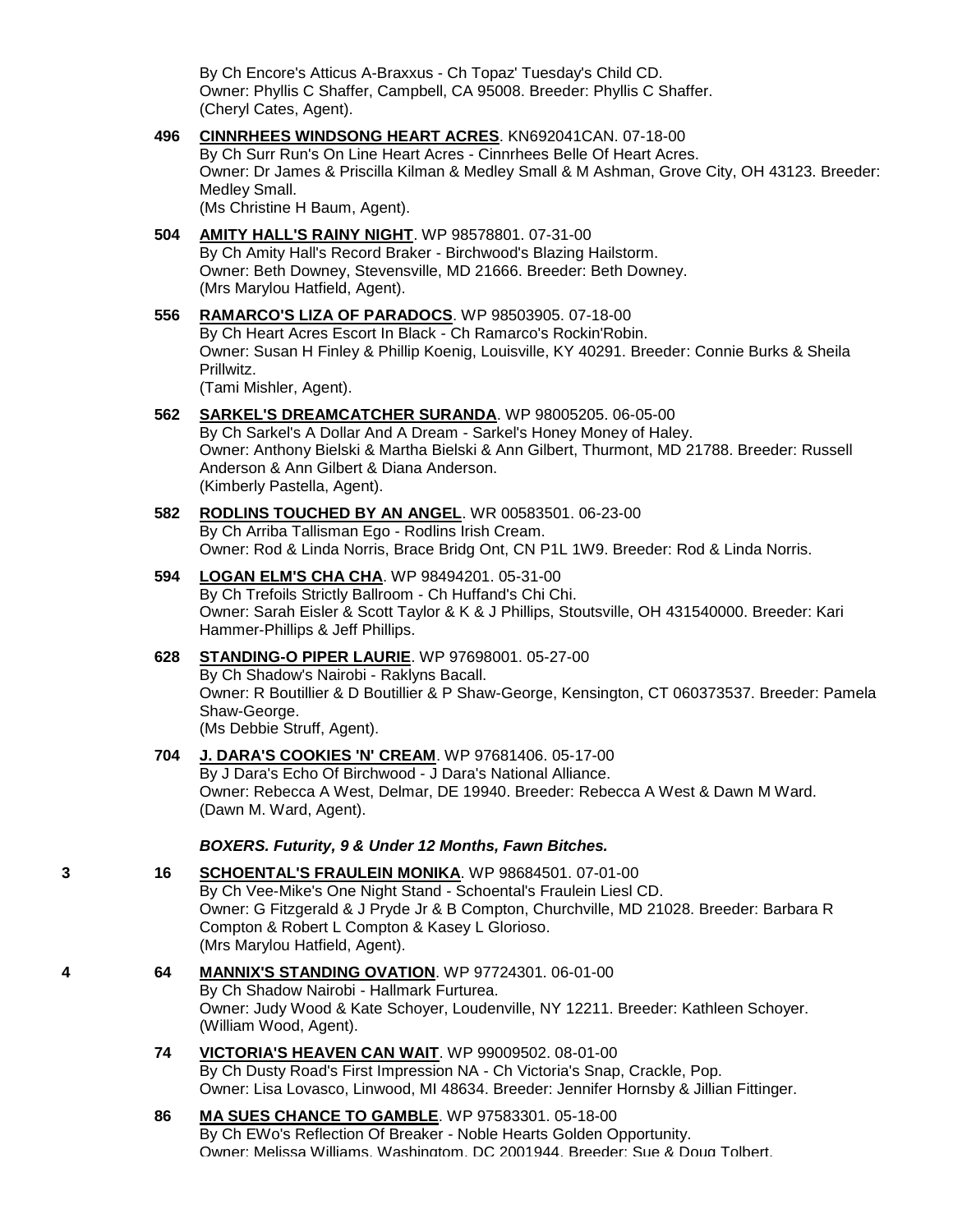|   |            | (Mr Earl W Overstreet, Agent).                                                                                                                                                                                                                                                              |
|---|------------|---------------------------------------------------------------------------------------------------------------------------------------------------------------------------------------------------------------------------------------------------------------------------------------------|
|   | 88         | <b>MASUE'S RISKY AFFAIR. WP 97583303. 05-18-00</b><br>By Ch EWO's Reflection Of Breaker - Noble Hearts Golden Opportunity.<br>Owner: Sue & Doug Tolbert, Troutville, VA 24175. Breeder: Sue & Doug Tolbert.<br>(Mr Earl W Overstreet, Agent).                                               |
|   | 98         | ARRIBA'S TIMELESS TREASURE. WP 98917204. 07-22-00<br>By Minstrel's Mannheim Steamroller - Arriba's Buttercup.<br>Owner: Pamela M Andrews, Linden, VA 22642. Breeder: Dr Ted Fickes.<br>(Tami Mishler, Agent).                                                                               |
| 2 | 102        | WHIRLWIND'S PICTURE PERFECT. WP 98741302. 07-13-00<br>By Ch Berlane's Causin An Uproar - Whirlwind's Tinsel Town Tart.<br>Owner: Wendy Wallner, DVM, Loganville, GA 300523322. Breeder: Wendy Wallner, DVM.<br>(Christa Cook-Chiaurro, Agent).                                              |
|   | 176        | <b>HOLLY LANE'S PEACH MELBA. WP 97443304. 05-19-00</b><br>By Ch. Holly Lane's Wild As The Wind - Ch. EEDEE-K's Bonnie Go Lightly.<br>Owner: Eileen McClintock, Topeka, KS 66618. Breeder: Edith K. Engel.                                                                                   |
| 1 | 182        | SUNCHASE'S BLONDE MOMENT. WP 99510501. 08-01-00<br>By Ch. Hi-Tech's Johnny J Of Boxerton - Ch. Sunchase's Suicide Blonde, UD, OA, O.<br>Owner: Tracy Hendrickson, Broken Arrow, OK 74012. Breeder: Owner.<br>(Lori McClain, Agent).                                                         |
|   | 208        | FALMARK'S ENGINEER'S DESIGN. WP 98090702. 05-20-00<br>By Ch Hi-Tech's Arbitrage - Sheri-D Lady Sings The Blues CD.<br>Owner: Joe & Pam Bane & Laura Cuthbert-Fike, Saltillo, MS 38866. Breeder: Laura Cuthbert-Fike.                                                                        |
|   | 220        | <b>RUMMER RUN'S EXCALIBUR SASSY.</b> WP 98358201. 06-14-00<br>By Ch Rummer Run's High Noon - Ch Excalibur's Whitney's Star.<br>Owner: Steve Bostic & Ann B Anderson & Steven G Anderson, Ft Lauderdale, FL 333013702.<br>Breeder: Polly Whitney & Brenda Rodgers.<br>(Rick Justice, Agent). |
|   | 262        | SYRR RUN'S USUAL FINESSE. WP 97211904. 05-16-00<br>By Ch Huffand's-N-Arriba's One Up - Ch Syrr Run's Line Of Design.<br>Owner: Larry & Beckie Horne & Kay H Peters, St George, SC 29477. Breeder: Larry & Beckie<br>Horne.                                                                  |
|   | 278        | GARNSEY'S SOUVENIR. WP 97748303. 06-04-00<br>By Ch Lynbary's Ode To Cachet - Ch Strawberry's Legacy.<br>Owner: Clayton G Haviland IV, Andover, CT 062321219. Breeder: Clayton G Haviland IV.<br>(Ms Debbie Struff, Agent).                                                                  |
|   | 318        | <b>BENCHMARK'S HOT TOPIC. WP 98257501. 07-02-00</b><br>By Ch Encore's Rock Solid - Pilotspeak Kahluha.<br>Owner: Ellen Ellerman, Greencastle, IN 46135. Breeder: Ellen Ellerman.<br>(Genine Demasco, Agent).                                                                                |
| А | 338        | <b>DENBAR'S DARBY'S AN UPROAR.</b> WP 99200301. 07-29-00<br>By Ch Berlane's Causin An Uproar - Denbar's Highway Robbery.<br>Owner: Jack Brimhall & Annette Clark, Salt Lake City, Ut 84103. Breeder: Annette R Clark.                                                                       |
|   | <b>350</b> | <b>KANABEC'S SPECIAL EDITION. WP 97823202. 05-22-00</b><br>By Kenon's V-Gas Blakjak O'Kanabec - Kanabec's Classic Edition.<br>Owner: Nathalie Cljment, L. Lecomte & N. Haineault, Jersey City, NJ 07304. Breeder: L. Lecomte &<br>N. Haineault.                                             |
| А | 398        | <b>EIN-VON'S FRENCH KISS. WP 98284202. 06-27-00</b><br>By Ch Glennroe Rob Roy Of Telstar - Ch High Crest's April Showers II Dom.<br>Owner: Zwei A & Vicki Pierson, San Leandro, CA 94577. Breeder: Zwei A & Vicki Pierson.<br>(Gary Steele, Agent).                                         |
|   |            | MVIZAUS EVENING STAD WD 07004400 OF 30.00                                                                                                                                                                                                                                                   |

**513 [MYKAI'S EVENING STAR](http://www.infodog.com/my/drlookup2.htm?makc=WP%2097834103&mdog=MyKai%27s+Evening+Star&wins=all)**. WP 97834103. 05-26-00 By Ch Ewo's Reflection Of Breaker - Ch Mykai's Dream Bride Of Stars. Owner: Muriel L Miller, Spring Lake, NC 28390. Breeder: Muriel L Miller.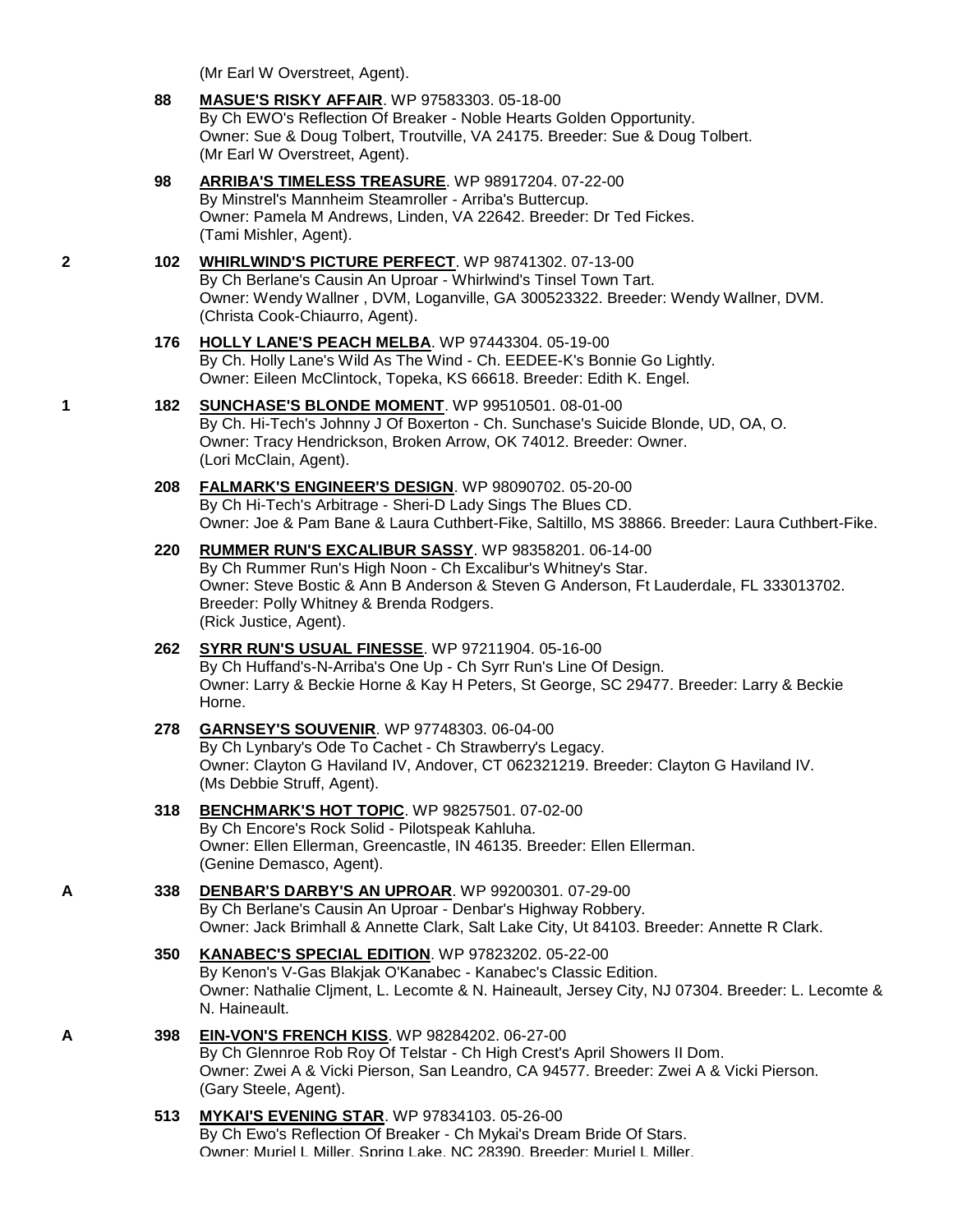(Karen Clark, Agent).

- **518 [WESAN'S CAROUSEL](http://www.infodog.com/my/drlookup2.htm?makc=WP%2097541101&mdog=Wesan%27s+Carousel&wins=all)**. WP 97541101. 05-09-00 By Ch Holly Lane's Wild As The Wind - Ch Wesan's Princess Charming. Owner: Ann & Wesley Tomhave, Walton, NE 68461. Breeder: Ann M Tomhave & Wesley Tomhave. **A 542 [BAYVIEW TIPS THE SCALES](http://www.infodog.com/my/drlookup2.htm?makc=WP%2098255101&mdog=Bayview+Tips+The+Scales&wins=all)**. WP 98255101. 06-28-00 By Ch Bayview Strides Ahead - Bayview Kona Extra Fancy.
	- Owner: Eric B Scott & Calvin R Robinson & Ken & Paula Morrison, Fairfield, CA 94585. Breeder: Michael & Dianne Haas & Ken & Paula Morrison. (M Kimberlie Steele, Agent).
	- **546 [CRYSTO'S SATIN IMAGE OF BREHO](http://www.infodog.com/my/drlookup2.htm?makc=WP%2097752103&mdog=Crysto%27s+Satin+Image+Of+Breho&wins=all)**. WP 97752103. 05-11-00 By Ch Crysto's Image Of Arriba - Crysto's Satin Touch. Owner: Brenda Stuckey & Tony Finney, Jonesboro, LA 712515418. Breeder: Jeffery Yocca. (Terri Galle, Agent).
	- **570 [RAKLYNS HIGH SOCIETY](http://www.infodog.com/my/drlookup2.htm?makc=WP%2098077703&mdog=Raklyns+High+Society&wins=all)**. WP 98077703. 05-16-00 By Ch Shadow's Nairobi - Ch Raklyns Celebration. Owner: Diane C Dumin, Rehobeth, MA 02769. Breeder: Debbie & Erin Struff. (Erin Struff, Agent).
	- **588 [WINDWOOD'S PRIDE N JOY](http://www.infodog.com/my/drlookup2.htm?makc=WP%2098138901&mdog=Windwood%27s+Pride+N+Joy&wins=all)**. WP 98138901. 06-10-00 By Ch Bargary's Pride Of Lonestar - Windwood's Free N Easy. Owner: Shirley Stanton & Jonathan Stanton, Kinder, LA 70648. Breeder: Shirley Stanton & Jonathan Stanton. (Susan Kelly, Agent).
	- **676 [SYRR RUN'S UPTOWN GIRL @ ROSEWOOD](http://www.infodog.com/my/drlookup2.htm?makc=WP%2097211903&mdog=Syrr+Run%27s+Uptown+Girl+@+Rosewood&wins=all)**. WP 97211903. 05-16-00 By Ch Huffand's N-Arrida's One Up - Ch Syrr Run's Line Of Design. Owner: Gerald & Tommy Eller, Lake Panasoffkee, FL 33538. Breeder: Larry & Becky & Kay Horn.
	- **682 [BAYVIEW ALL DRESSED UP](http://www.infodog.com/my/drlookup2.htm?makc=WP%2098476802&mdog=Bayview+All+Dressed+Up&wins=all)**. WP 98476802. 07-05-00 By Ch Storybooks Rip It Up - Ch Bayview Trail Blazer. Owner: Tammy L Bobus & Ken & Paula Morrison, Santa Rosa, CA 95404. Breeder: Ken & Paula Morrison. (Cheryl Cates, Agent).
- **A 698 [BOXELLA'S JOHNNY'S ANGEL](http://www.infodog.com/my/drlookup2.htm?makc=WP%2098474501&mdog=Boxella%27s+Johnny%27s+Angel&wins=all)**. WP 98474501. 06-19-00 By Ch Hi-Tech Johnny J Of Boxerton - Ch Boxella's Johnny's Angel. Owner: Joseph Heine, Cincinnati, OH 45247. Breeder: Joseph Heine. (Kim Pastella, Agent).

# *BOXERS. Futurity, 12 & Under 15 Months, Brindle Bitches.*

- **48 [JAEGERHOUSE'S HEADLINER](http://www.infodog.com/my/drlookup2.htm?makc=KC649923CAN&mdog=Jaegerhouse%27s+Headliner&wins=all)**. KC649923CAN. 02-16-00 By Jaegerhouse's Der Spieler - Jaegerhouse's Ivy League. Owner: Verena Jaeger, Stouffville, CN L4A 7X3. Breeder: Verena Jaeger. (Norah McGriskin, Agent).
- **3 92 [DREAMWEAVERS UNO,DOS,TRES OF MAXL](http://www.infodog.com/my/drlookup2.htm?makc=WP%2098197001&mdog=Dreamweavers+Uno,Dos,Tres+Of+Maxl&wins=all)**. WP 98197001. 04-30-00 By Ch Dreamweaver's Bacardi - Ch Dreamweaver's Pure Gold Of Marjack. Owner: Pam Rohr & Lori McClain Tammy Wildman, Denton, TX 76205. Breeder: Pam Rohr & Lori McClain.
- **2 210 [RAINEYLANE'S HAVENRUN SABLE](http://www.infodog.com/my/drlookup2.htm?makc=WP%2096078701&mdog=Raineylane%27s+Havenrun+Sable&wins=all)**. WP 96078701. 02-13-00 By Ch Briarhill Raineylane Brummel - Ch Raineylane's Miss Kitty. Owner: Jack I & Bridget J Brown, Pelham, AL 351243665. Breeder: Norman & Josette Crook & Bridget Brown.
- **4 370 [TURO'S OBSESSION](http://www.infodog.com/my/drlookup2.htm?makc=WP%2097761401&mdog=TuRo%27s+Obsession&wins=all)**. WP 97761401. 02-25-00 By Ch Garnsey's Mad Max - Ch TuRo's Kaleidoscope. Owner: Sandy Roberts &Liz Esacove, Chappell Hill, TX 77426. Breeder: Sandy Roberts & Liz Esacove. (Gary Steele, Agent).
	- **392 [SIRRIA'S LAY DOWN SALLY](http://www.infodog.com/my/drlookup2.htm?makc=WP%2097093804&mdog=SirRia%27s+Lay+Down+Sally&wins=all)**. WP 97093804. 04-06-00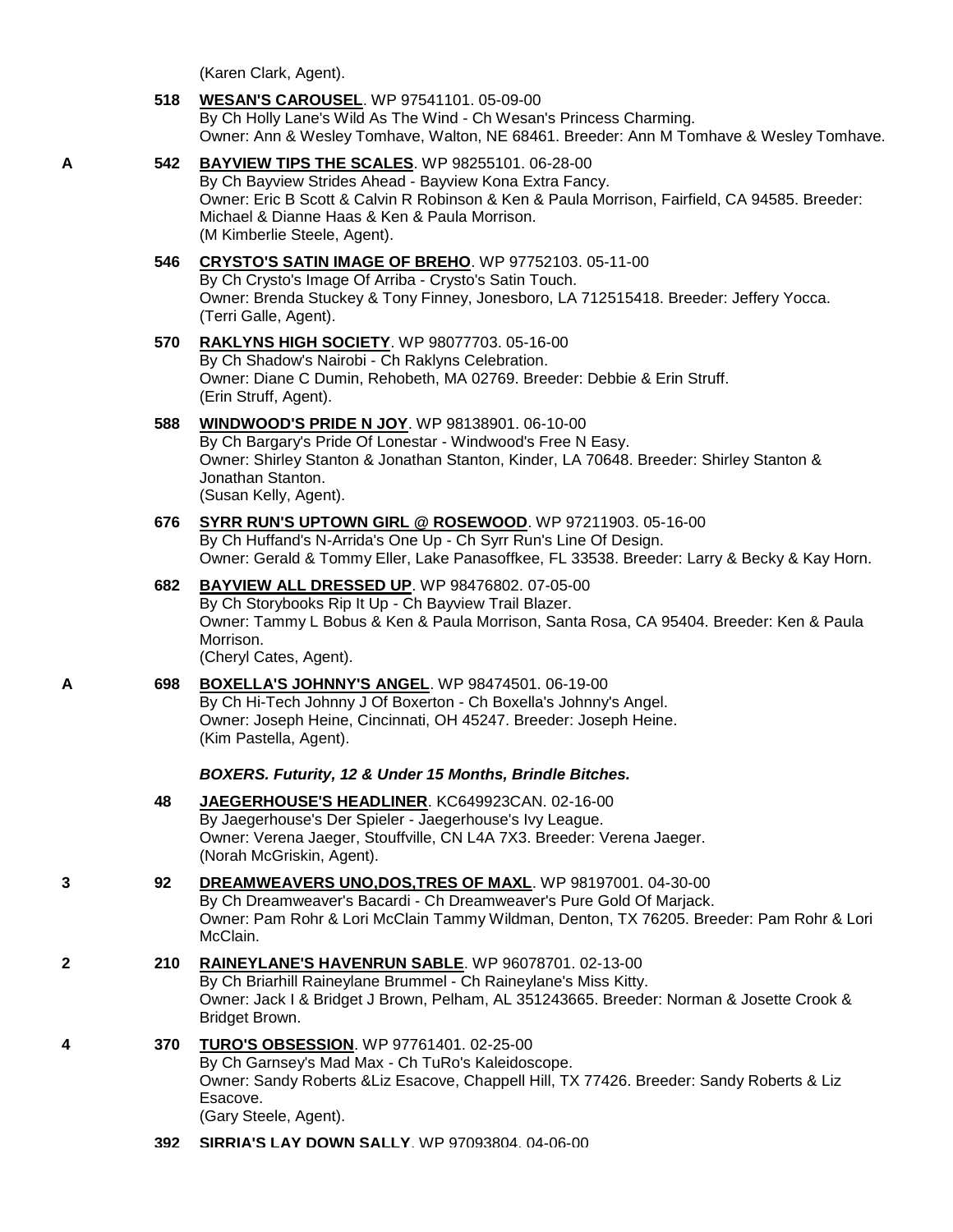By Ch Sarkel's A Few Dollars More - Interlude's Rumor Around Town. Owner: Stanley Fields & Susan Lee Rogers, Desoto, MO 63020. Breeder: Susan Rogers & Larry Rogers.

(Handler: Jerry W Bryant).

- **426 [STEPH J'S AMERICAN BEAUTY](http://www.infodog.com/my/drlookup2.htm?makc=WP%2096818902&mdog=Steph+J%27s+American+Beauty&wins=all)**. WP 96818902. 03-23-00 By Ch Step J's Detonator - Ch Steph J's Texas Two Step. Owner: Stephania Jenks, Kingwood, TX 77339. Breeder: Stephania Jenks. (Terri Galle, Agent).
- **448 [CARBARA'S HAPPY GIRL](http://www.infodog.com/my/drlookup2.htm?makc=WP%2097695802&mdog=Carbara%27s+Happy+Girl&wins=all)**. WP 97695802. 05-06-00 By Ch Sarkel's Strenght For Hi-Stands - Carbara's Skylark. Owner: Barbara F Bogan, Greenwell Springs, LA 70739. Breeder: Barbara F Bogan.
- **466 [J DARA'S MILLENNIUM MOMENT](http://www.infodog.com/my/drlookup2.htm?makc=WP%2096095701&mdog=J+Dara%27s+Millennium+Moment&wins=all)**. WP 96095701. 02-27-00 By J Dara's Echo Of Brichwood - J Dara's Black Pearl. Owner: Nancy J Wilson & Rebecca A West, New Castle, DE 19720. Breeder: Rebecca A West.
- **1 490 [BARGARY'S OUTRAGEOUS FORTUNE](http://www.infodog.com/my/drlookup2.htm?makc=WP%2096751104&mdog=Bargary%27s+Outrageous+Fortune&wins=all)**. WP 96751104. 03-04-00 By Ch Heart Acres Escort In Black - Ch LoneStar's Tallahassee. Owner: Barbara & Gary Wadge, Lacombe, LA 70445. Breeder: Barbara & Gary Wadge. (Terri Galle, Agent).
	- **620 [MADEGAN CELTIC BREEZE OF AVALON](http://www.infodog.com/my/drlookup2.htm?makc=WP%2097644104&mdog=Madegan+Celtic+Breeze+Of+Avalon&wins=all)**. WP 97644104. 04-07-00 By Ch Avalon's Excalibur Of Turo - Winuwuk Sea Breeze. Owner: Deborah McCarroll & Mark Fagan DDS, San Jose, CA 951253801. Breeder: Mark Fagan & Norra Hansen & D McCarroll & D Buchwald.
	- **634 ['NA MOYA HEART ACRE O'BURKS](http://www.infodog.com/my/drlookup2.htm?makc=WP%2097058202&mdog=%27Na+Moya+Heart+Acre+O%27Burks&wins=all)**. WP 97058202. 02-09-00 By Ch Logan Elm Runs At Heart Acre - Ch Lough Baile O'Burks. Owner: Dr & Mrs James Kilman, Grove City, OH 43123. Breeder: Alma Burk & Erin Burk. (Handler: Guy H Fisher DHG/PHA/AKC).

# *BOXERS. Futurity, 12 & Under 15 Months, Fawn Bitches.*

- **36 [OWLAY'S SHOW BIZ OF SALGRAY](http://www.infodog.com/my/drlookup2.htm?makc=WP%2097350701&mdog=Owlay%27s+Show+Biz+Of+Salgray&wins=all)**. WP 97350701. 03-18-00 By Ch Bee-Mike's One Night Stand - Ch Owlay's Heart Throb. Owner: Deborah Pasto & R Owsik & D Laycock, Ellicott, MD 21043. Breeder: R Owsik & P Harrah & D Laycock. (Mrs Marylou Hatfield, Agent).
- **3 46 [DARVICK'S DREAMS NEVER CEASE](http://www.infodog.com/my/drlookup2.htm?makc=WP%2097112804&mdog=Darvick%27s+Dreams+Never+Cease&wins=all)**. WP 97112804. 41-40-0 By Ch HiMaster's Regal Fire Lord - Ch Southgate's Dream A Lil Dream. Owner: Darlene Vickers & Kay Goeggle, Jena, LA 71342. Breeder: Darlene Vickers. (Terri Galle, Agent).
- **A 120 [ARRIBA TALISMAN TRUE LOVE](http://www.infodog.com/my/drlookup2.htm?makc=WP%2097523904&mdog=Arriba+Talisman+True+Love&wins=all)**. WP 97523904. 04-15-00 By Ch. Arriba Talisman Ego - Ch. Arriba's Obladee Of Huffand. Owner: Theodore S. Fickes & Virginia Shames, Springfield, Va 22150. Breeder: T. S. Fickes, DVM.
	- **174 [RED CLAY'S CONFECTION](http://www.infodog.com/my/drlookup2.htm?makc=WP%2096900701&mdog=Red+Clay%27s+Confection&wins=all)**. WP 96900701. 03-31-00 By Ch Scarborough Hotel California - Red Clay's Peach Fizz Of Shdara. Owner: Toni G. Boorstein, Alpharetta, GA 30004. Breeder: Toni G. Boorstein.
- **4 202 [HALCYON GARNSEY RENDEZVOUS](http://www.infodog.com/my/drlookup2.htm?makc=WP%2096817805&mdog=Halcyon+Garnsey+Rendezvous&wins=all)**. WP 96817805. 03-28-00 By Ch Lynbary's Ode To Cachet - Ch Halcyon Gilding The Lily. Owner: Susan Von Rothkirch, North Haven, CT 06473. Breeder: Susan Von Rothkirch & Clayton Haviland. (Ms Debbie Struff, Agent).
	- **204 [HALCYON ALL THAT GLITTERS](http://www.infodog.com/my/drlookup2.htm?makc=WP%2096817804&mdog=Halcyon+All+That+Glitters&wins=all)**. WP 96817804. 03-28-00 By Ch Lynbary's Ode To Cachet - Ch Halcyon Gilding The Lily. Owner: Susan Von Rothkirch, North Haven, CT 06473. Breeder: Susan Von Rothkirch & Clayton Haviland.
	- **384 [CRYSTO'S BEWITCHED](http://www.infodog.com/my/drlookup2.htm?makc=WP%2097052901&mdog=Crysto%27s+Bewitched&wins=all)**. WP 97052901. 04-04-00 By Ch CJ's Risky Business Of Scenicvu - Ch Crysto's Abracadabra.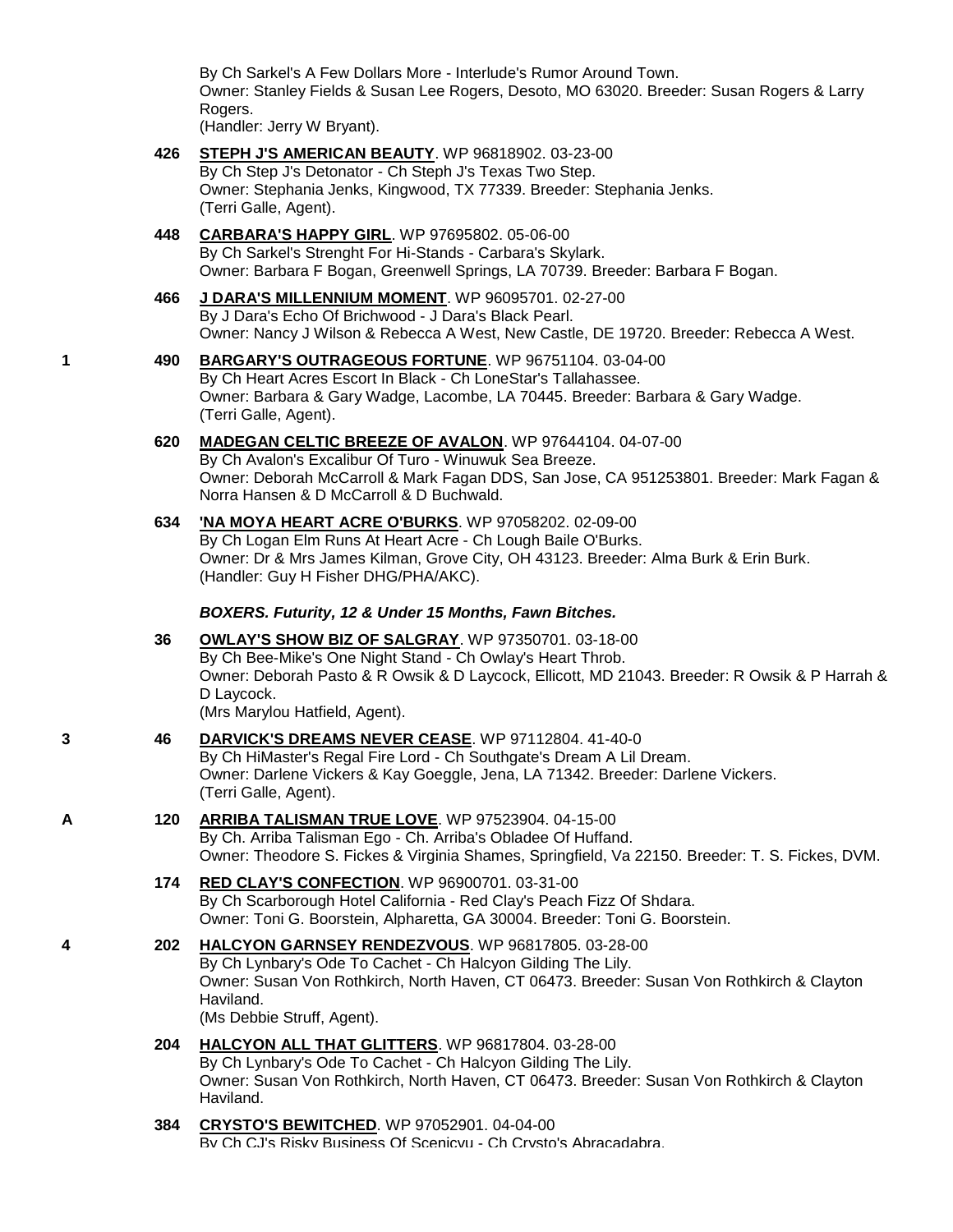Owner: Anthony Finney & Crystal Finney, Kannapolis, NC 28081. Breeder: Anthony Finney & Donita McCarty.

(Tami Mishler, Agent).

- **470 [HARLYN'S FANCY FACE](http://www.infodog.com/my/drlookup2.htm?makc=WP%2096805902&mdog=Harlyn%27s+Fancy+Face&wins=all)**. WP 96805902. 04-14-00 By Harlyn's Priority Mail - Ch Harlyn's Encore Of Ewo. Owner: Joseph H & Carol S McGuire, Arlington, VA 22204. Breeder: Joseph & Carol McGuire. (Mr Earl W Overstreet, Agent). **1/BJF/GFW 480 [NASTINAN'S LOVELACE](http://www.infodog.com/my/drlookup2.htm?makc=WP%2096303709&mdog=Nastinan%27s+Lovelace&wins=all)**. WP 96303709. 02-29-00 By Ch Hi-Tech Johnny J of Boxerton - Ch Huffland's Arriba of KK N' K. Owner: Deborah Marshall & Dr Christine Schweizer DVM, E Aurora, NY 14052. Breeder: Deborah J Marshall. **558 [REGAL'S HEARTS AFIRE](http://www.infodog.com/my/drlookup2.htm?makc=WP%2095947606&mdog=Regal%27s+Hearts+Afire&wins=all)**. WP 95947606. 02-14-00 By Ch HiMaster's Regal Fire Lord - Ch Merrilane's Regal Choice. Owner: Korinne Vanderpool, Frisco, TX 75035. Breeder: Korinne Vanderpool. (Terri Gale, Agent). **2/RJF 644 [NASTINAN'S LOVESONG](http://www.infodog.com/my/drlookup2.htm?makc=WP%2096303708&mdog=Nastinan%27s+Lovesong&wins=all)**. WP 96303708. 02-29-00 By Ch Hi-Tech's Johnny J Of Boxerton - Ch Huffand's Arriba of KK'N K. Owner: Lynda Maywalt & Deborah Marshall, E Aurora, NY 14052. Breeder: Deborah Marshall. (Ms Kimberly Pastella, Agent). **686 [RGAL'S XTIAN HEART OF GOLD](http://www.infodog.com/my/drlookup2.htm?makc=WP%2095947602&mdog=Rgal%27s+Xtian+Heart+Of+Gold&wins=all)**. WP 95947602. 02-14-00 By Ch Himaster's Regal Fire Lord - Ch Merrilane's Regal Choice. Owner: Robin & Joe Henderson & Korinne Vanderpool, Keller, TX 76248. Breeder: Korine Vanderpool. *BOXERS. Futurity, 15 & Under 18 Months, Brindle Bitches.* **A 22 [SUMMIT ASH NIGHT MOVES](http://www.infodog.com/my/drlookup2.htm?makc=WP%2095096401&mdog=Summit+Ash+Night+Moves&wins=all)**. WP 95096401. 11-23-99 By Ch Triwin's The Challenger - Summit Ash Midnite Madness. Owner: Patricia B Boyd, Palm Bch Gdns, FL 334187211. Breeder: Patricia B Boyd. ( Ms Debbie Struff, Agent). **4 168 [SYRR RUN'S SASHAY BELLCREST](http://www.infodog.com/my/drlookup2.htm?makc=WP%2095067203&mdog=Syrr+Run%27s+Sashay+Bellcrest&wins=all)**. WP 95067203. 12-24-99 By Bellcrest Worth The Wait - Ch Syrr Run's Line of Vision. Owner: Shirley Bell, Corbeil Ont, CN P0H 1K0. Breeder: Larry & Beckie Horne & Kay Horne. **2 194 [RAKLYNS ULTIMATE ELEGANCE](http://www.infodog.com/my/drlookup2.htm?makc=WP%2095532004&mdog=Raklyns+Ultimate+Elegance&wins=all)**. WP 95532004. 12-14-99 By Ch Garnsey's Ultimatum - Ch Raklyns Mirage. Owner: Tina Starr & Bart Starr, E Hartford, CT 06108. Breeder: Lois Buchanan & Debbie Struff & William Buchanan. **1 386 [HEART ACRES Y TWO K](http://www.infodog.com/my/drlookup2.htm?makc=WP%2095551702&mdog=Heart+Acres+Y+Two+K&wins=all)**. WP 95551702. 12-29-99 By Ch Heart Acre's Escort In Black - Ch Heart Acre's Summer Storm. Owner: James & Priscilla Kilman, Grove City, OH 43123. Breeder: James & Priscilla Kilman. (Kay L Palade, Agent). **A 434 [ARACREST TURN THE PAGE](http://www.infodog.com/my/drlookup2.htm?makc=KA634343CAN&mdog=Aracrest+Turn+The+Page&wins=all)**. KA634343CAN. 01-08-00 By Aracrest W Disney - Gordeans Luck Of The Irish. Owner: Norah McGriskin, Whitney Ontario, CN L1N 1B5. Breeder: Norah McGriskin & Ian McGarr. **3 474 [INTERLUDE'S WHISPERED RUMOR](http://www.infodog.com/my/drlookup2.htm?makc=WP%2095522901&mdog=Interlude%27s+Whispered+Rumor&wins=all)**. WP 95522901. 01-08-00 By Ch Interlude's Rumor Has It - Pineflats Magic Dream. Owner: Lee Nowak & Mary Jane Nowak, Newfane, NY 14108. Breeder: Jerry Bryant & Dorothy Bryant. *BOXERS. Futurity, 15 & Under 18 Months, Fawn Bitches.* **60 [JAEGERHOUSE'S GO GO GO](http://www.infodog.com/my/drlookup2.htm?makc=KA649927CAN&mdog=Jaegerhouse%27s+Go+Go+Go&wins=all)**. KA649927CAN. 01-25-00 By Jaegerhouse's Worth The Gamble - Jaegerhouse's Sensuous Sirene. Owner: Diane Mooney & Verena Jaeger, Gatineau, Quebec, CN J8P 3L4. Breeder: Verena Jaeger. (D. Buschwald, Agent).
- **4 128 [CH CHESSEL'S PRIDE OF BAVARIA](http://www.infodog.com/my/drlookup2.htm?makc=WP%2095945101&mdog=Ch+Chessel%27s+Pride+Of+Bavaria&wins=all)**. WP 95945101. 01-27-00